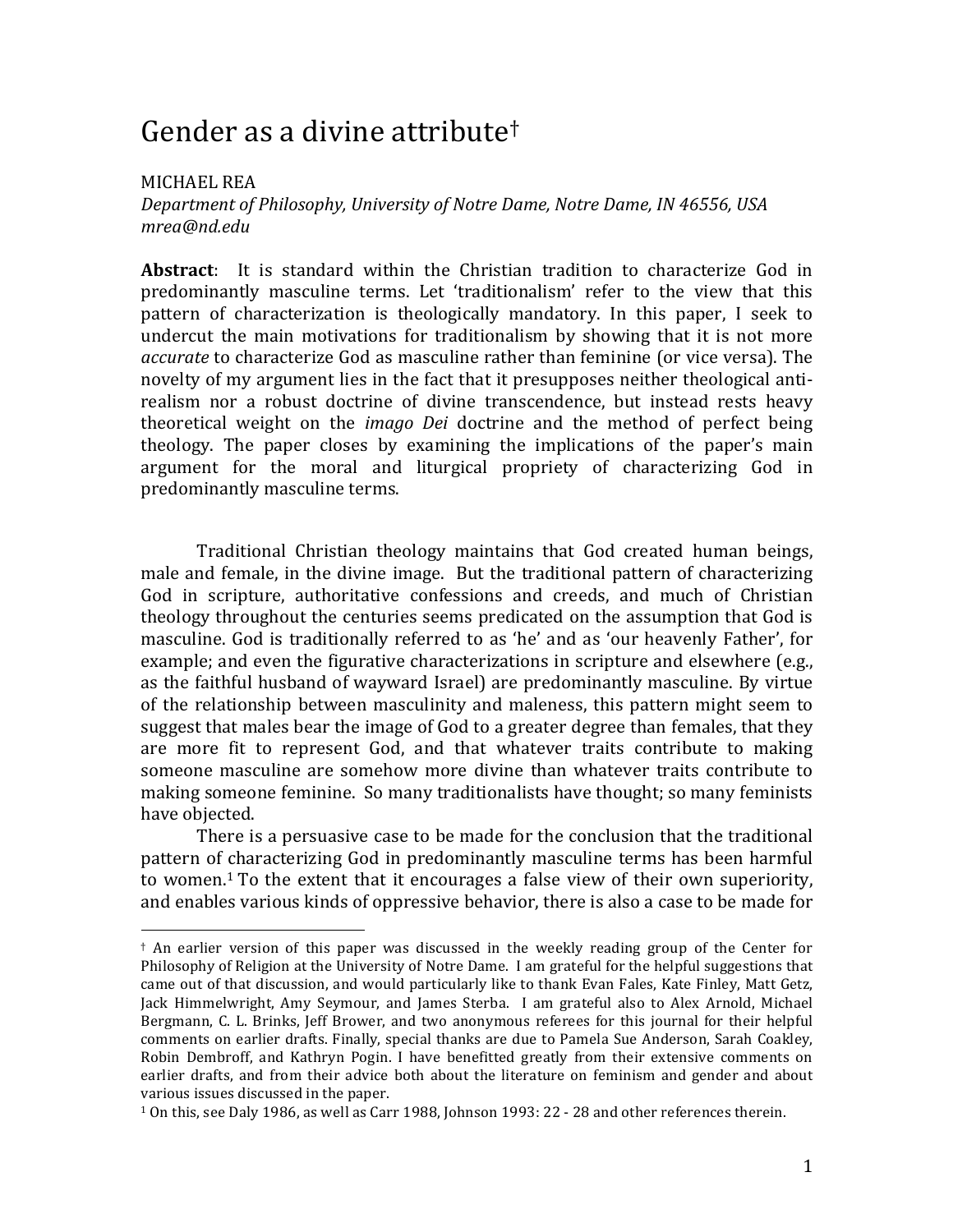the conclusion that it has been harmful to men.<sup>2</sup> There is, furthermore, good reason to think that this harmful state of affairs is at least partly a result of the fact that women's voices have largely been excluded from the theological conversations that have shaped the tradition.<sup>3</sup> In the face of such considerations, it is an urgent question whether the traditional pattern of characterizing God in predominantly masculine terms is *theologically mandatory*. That is to say, it is an urgent question whether we are somehow morally or rationally (in the epistemic sense) required to uphold and persist in the traditional pattern, or whether doing so is somehow liturgically important. If the answer is 'no', then the traditional pattern is theologically optional. 

Some, to be sure, have suggested that the harms done by the traditional pattern are overstated.<sup>4</sup> But even if that were true, it is undeniable that many people *believe* that women have been and continued to be harmed by the traditional pattern, and that Christendom's failure to adopt more gender-inclusive ways of speaking about God has presented such people with serious, ongoing obstacles to faith and to comfortable participation in their own religious communities. This fact alone constitutes reason to adopt more inclusive ways of characterizing God, unless there is some reason for thinking that the traditional pattern is theologically mandatory. But what reason could there be? Why endorse *traditionalism*, the view that the pattern of characterizing God in predominantly masculine terms *is* theologically mandatory, rather than *inclusivism*, the view that feminine characterizations of God are just as legitimate as masculine ones?

There is no explicit biblical affirmation of traditionalism. Nor can traditionalism be defended by appeal to facts about God's body; for, incarnational considerations aside, the Christian tradition speaks virtually unanimously against the idea that God has a male or female body. Consequently, defenses of traditionalism tend to argue either for the singular theological *fittingness* of masculine characterizations of God, or for the conclusion that the biblical pattern of characterization indicates that God *wants* to be characterized in predominantly masculine terms. Both kinds of argument would be undercut, however, if it could be shown that masculine characterizations of God are no more metaphysically accurate than feminine ones. Given the perceived harms of characterizing God in predominantly masculine terms, why would a perfectly loving God insist on being characterized in this way if feminine characterizations are equally accurate? Why would it be theologically fitting to continue in a metaphysically misleading pattern of characterization that raises obstacles to faith and the religious life? It is hard to see good answers to these questions. Consequently, in defending the claim that masculine characterizations of God are no more (or less) accurate than feminine ones, I take myself to be arguing against the best available underpinning for traditionalism.

I am hardly the first to oppose the claim that masculine characterizations of God are more accurate than the alternatives. One of the main projects of so-called

<sup>&</sup>lt;sup>2</sup>Cf. Carr 1988.

<sup>&</sup>lt;sup>3</sup> Cf. Coakley 2013, Ch. 1.

<sup>&</sup>lt;sup>4</sup> Cf. Jenson 1992.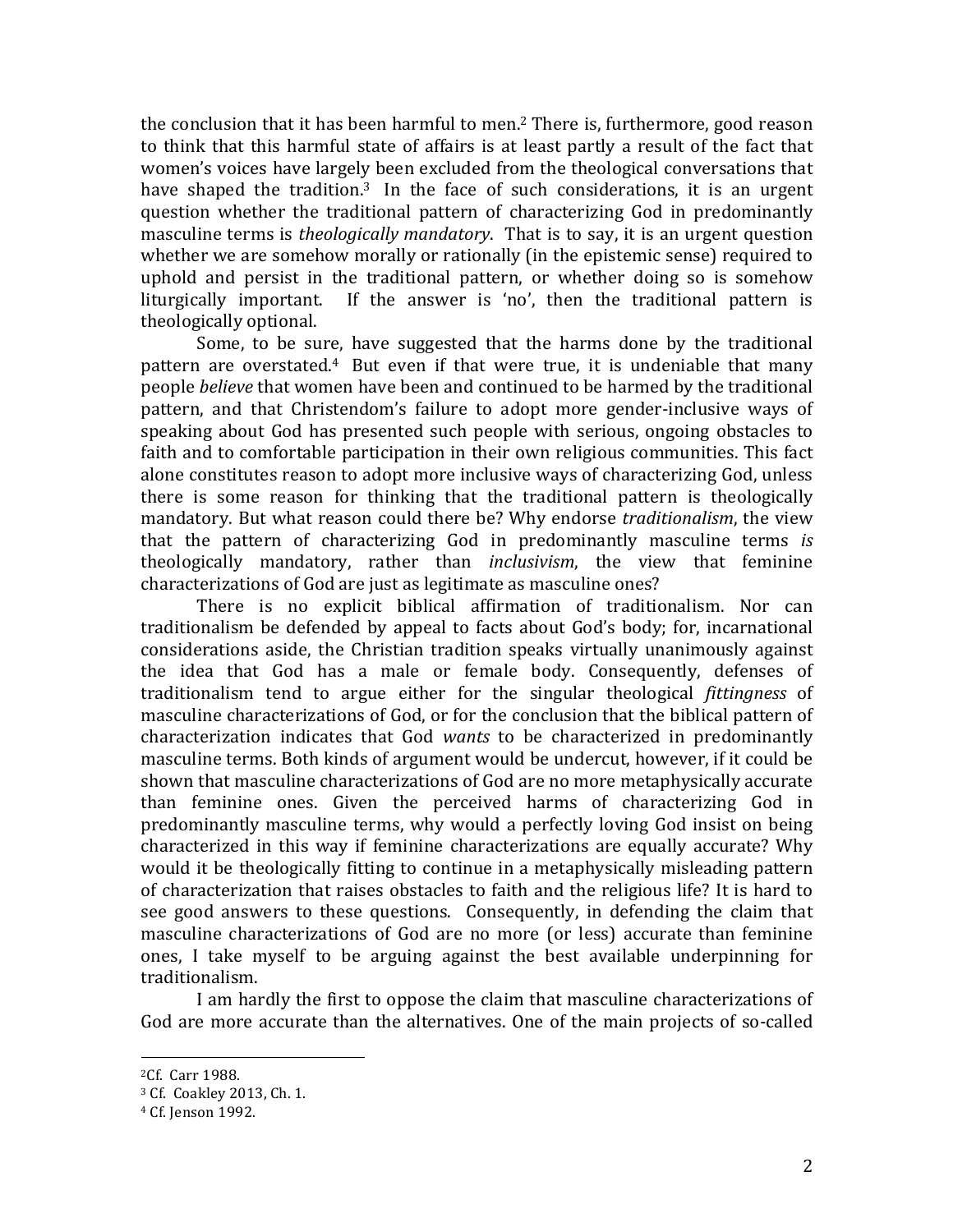second-wave feminist theology in the 1980s and early 1990s was the idoloclastic attempt to show that the traditional Judeo-Christian concept of God as masculine is a pernicious misrepresentation of  $God<sup>5</sup>$  But, broadly speaking, the parties to the feminist side of the debate offered just two main strategies for defending the inclusivist position.<sup>6</sup> Some dismissed the traditional concept of God as an idolatrous invention, a mere projection onto the divine of male-centric values and fantasies.<sup>7</sup> Others appealed to divine transcendence. A suitably strong theology of transcendence will imply that relatively few (if any) characterizations of God are strictly metaphysically accurate, thus making it extremely difficult to support the view that masculine characterizations are metaphysically privileged.  $8$  On both ways of thinking, the traditional pattern of characterization is not due to its greater metaphysical accuracy but rather to the unjust suppression of feminine characterizations by sinful men in power speaking and writing under the influence of entrenched biases against women.

Feminists have largely moved on from these particular debates, in part because some of the underlying assumptions that helped determine the contours of the debates (e.g., that sex and gender are binary categories, or that gender supervenes on biological and psychological traits) are now more contested than they previously were. Even so, most inclusivists seem content with some variation on one of the two strategies I have just described. Most, that is, except for those working in the analytic tradition of philosophy. As is well known, analytic theologians tend to have very little sympathy either for projectionism or for strong theologies of divine transcendence. What then have they said about the feminist critique of the traditional concept of God? Remarkably little. Although frequently and in various ways targeted by inclusivists for uncritically embracing a masculine conception of God, those working in the analytic tradition have mostly opted simply to ignore the critique rather than to explore their own distinctive resources for addressing it. As a result, there is now a significant gap in the literature. What might one say if one is sympathetic toward feminist concerns about traditionalism but

<sup>&</sup>lt;sup>5</sup> For detailed discussion of this point, see Raphael 2014.

 $6$  I do not mean to suggest that feminism as such has been monolithically supportive of an unqualified or unmoderated inclusivism. Nor do I mean to suggest that *merely* embracing inclusivism suffices to address feminist concerns about traditional religious language. Soskice (1992) and Coakley (2013) both defend moderated inclusivist positions—inclusivist because they do not think that it is theologically mandatory to portray God in predominantly masculine terms, but moderated because they both think (for different reasons) that the language of divine fatherhood has an important place in Christian liturgy and devotion. Grace Jantzen  $(1998, Ch. 8)$  has argued that the masculinism inherent in traditional religious language is embedded at the level of methodology: appeals to scripture and theological authorities, assumptions about God's intelligibility, the traditional method of perfect being theology, and, indeed, the entire framework of symbols within which God has traditionally been imagined are all, on her view, rife with masculinist assumptions and imagery. So far as I can tell, nothing I say in the present paper conflicts with the views of Soskice and Coakley. However, as shall emerge, the arguments of this paper do rely on much of the methodology and  $(I)$ think) the same general symbolic framework that lantzen is concerned to criticize. Even if she is correct, however, I think that it is both important and novel to show that inclusivism can be supported from within the methodological and symbolic framework that I take for granted.

<sup>&</sup>lt;sup>7</sup> Cf. Ruether 1983, Ch. 2; Hampson 1996, Ch. 4.

<sup>&</sup>lt;sup>8</sup> Cf. McFague 1987, Carr 1988, and Johnson 1993.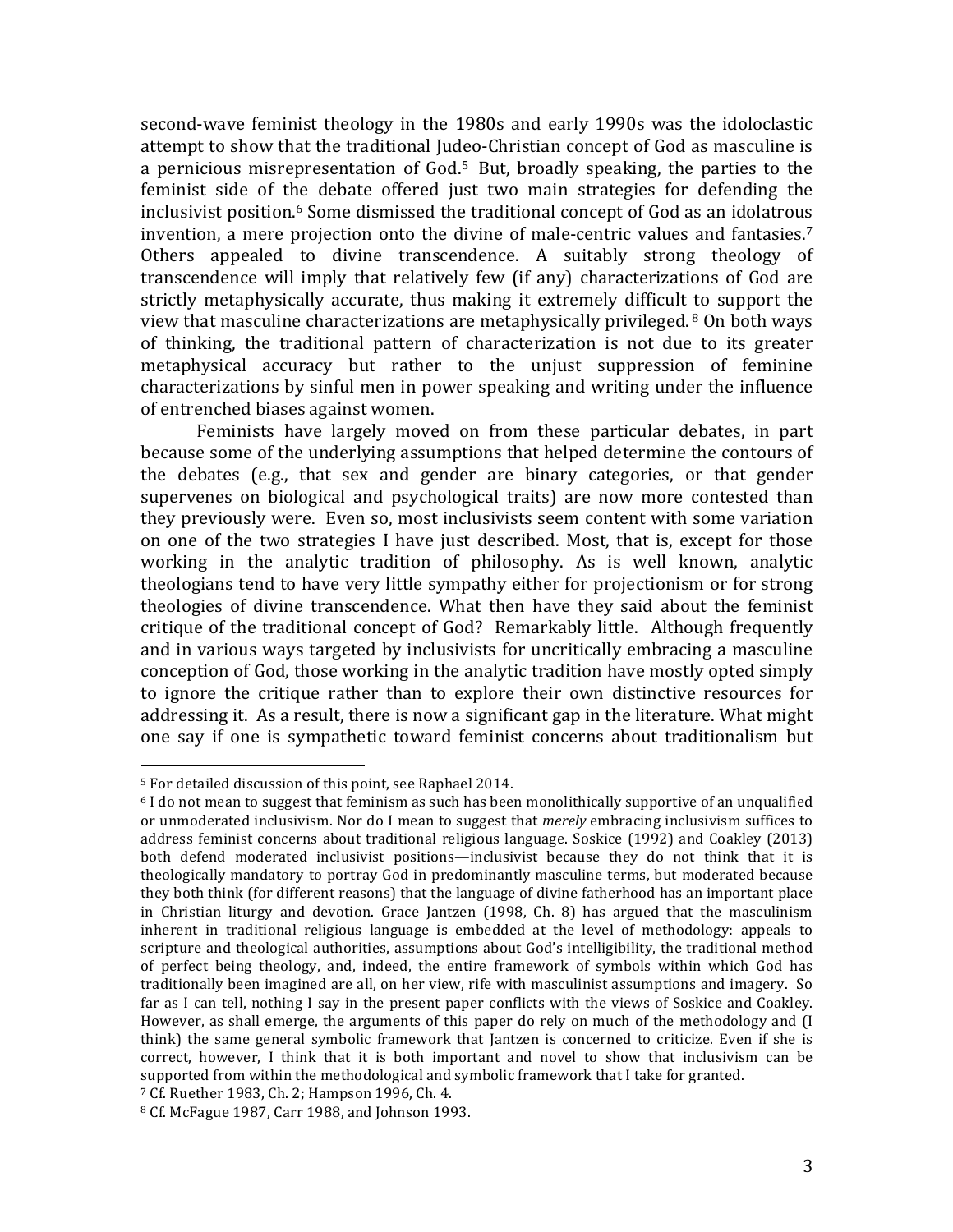unsympathetic toward projectionism and strong theologies of transcendence? This is the question that animates the present paper.

My point of departure is the following insight from Elizabeth Johnson's landmark book, *She Who Is*:

If women are created in the image of God, then God can be spoken of in female metaphors in as full and limited a way as God is imaged in male ones. (Johnson 1993: 54)

Out of context, the remark seems to suggest that, on Johnson's view, the primary rationale for inclusivism is the *imago Dei* doctrine. In fact, however, this is *not* the primary rationale that we find in the rest of *She Who Is*. Although the *imago Dei* doctrine certainly plays a role in her overall case, the metaphysical underpinning for her brand of inclusivism is, as I have already noted, the doctrine of divine transcendence.<sup>9</sup> My own goal in the present essay is to provide metaphysical underpinning for inclusivism that dispenses with the latter doctrine and rests more theoretical weight on the *imago Dei* doctrine.

#### **The main argument summarized**

In the following sections, I argue from a particular understanding of the *imago Dei* doctrine (elaborated below) via the method of perfect being theology for the conclusion that masculine characterizations of God are no more or less accurate than feminine ones. To say that one way of characterizing God is more accurate than another is just to say that it comes closer to telling the straightforward, literal truth about what God is really like (intrinsically or extrinsically, essentially or contingently). Accuracy can, of course, come apart from legitimacy, permissibility, or propriety. It doesn't automatically follow from the fact that masculine and feminine characterizations come equally close to telling the truth about God that it is morally permissible or liturgically appropriate to characterize God in feminine terms. Accuracy is a matter of metaphysics; propriety is a matter of what is overall most fitting in light not only of what we know about the relevant metaphysics but also of what we know about God's preferences, likely harms and benefits to human beings and their relationships with God, and so on. Further premises, therefore, would be required to establish inclusivism, which asserts not the equal *accuracy* but rather the equal *propriety* of characterizing God in feminine terms. From the remainder of this section up until the beginning of the paper's closing section, I shall be concerned with matters of metaphysical accuracy. In addressing these issues, I take myself indirectly to be addressing the question whether we are *rationally* required to characterize God in predominantly masculine terms. Insofar as we can see that it is not most *accurate* to do so, we are not rationally required to do so. I then turn to consider questions about the moral and liturgical propriety of feminine characterizations of God in the final section of the paper.

My main argument is simple. (i) God is most accurately characterized as masculine (say) only if God is masculine and God is not equally feminine. However,

<sup>&</sup>lt;sup>9</sup> See also Johnson 1984.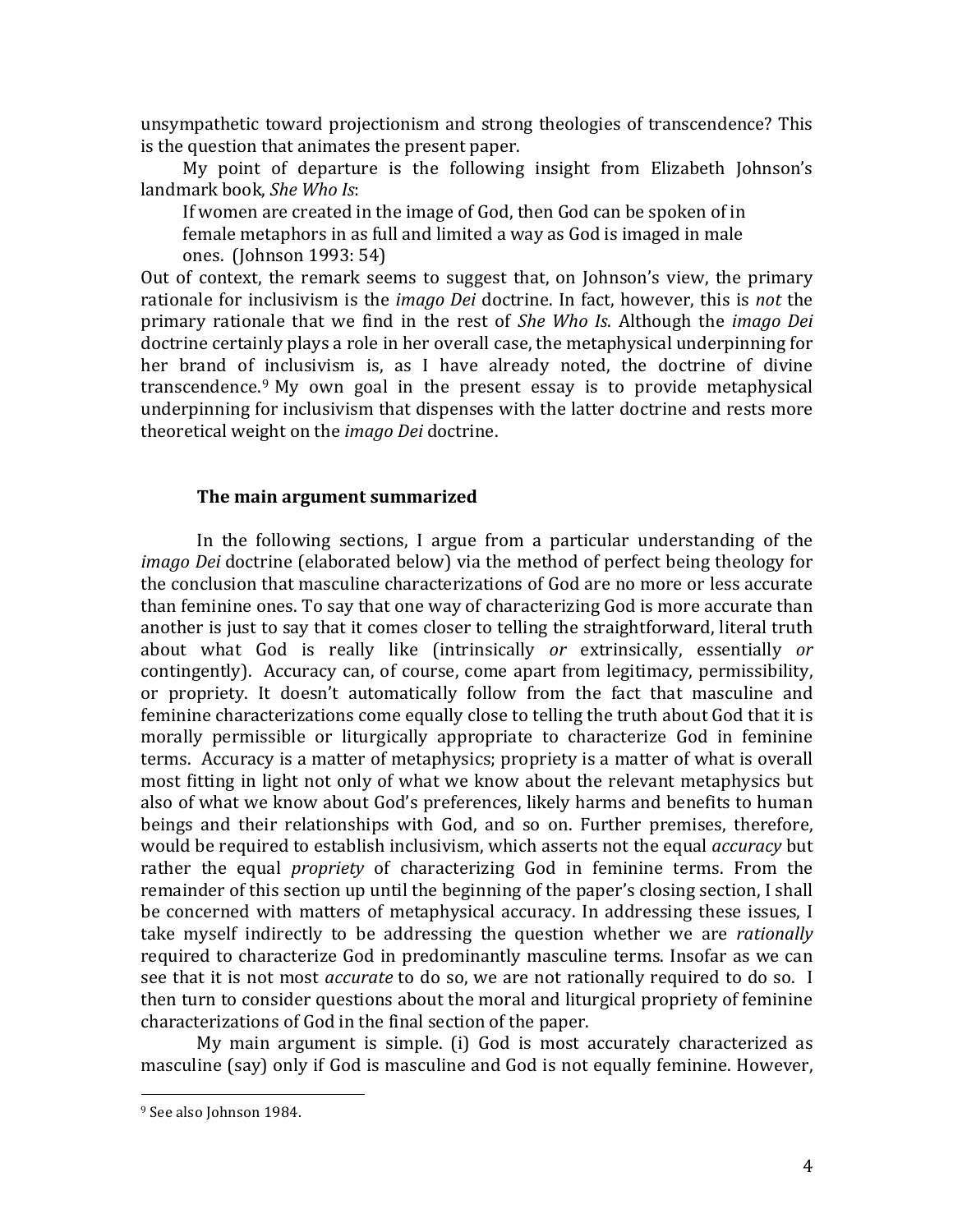so I shall argue, (ii) God is masculine or feminine only if God is *equally* masculine and feminine. Therefore, (iii) God is not most accurately characterized as masculine. By the same reasoning, *mutatis mutandis*, God is not most accurately characterized as feminine (or as belonging to any other gender).

I take the first premise of this argument to be obviously true. Thus, my remarks in what follows shall focus on defending the second premise. Another way of stating that second premise is to say that *gender is a divine attribute only if God belongs equally to both genders.* I shall use the term *genderism* to refer to the negation of that premise—i.e., to the following thesis: gender is a divine attribute (i.e., God has gender) and God is either *more* masculine than feminine, or vice versa. My defense of premise  $(i)$  shall consist in an argument for the conclusion that genderism is false. As I have indicated, my argument rests on what I take to be obvious implications of the thesis that women, like men, are created in the image of  $God<sub>.10</sub>$ 

Does anybody in fact endorse genderism? Initially, one might have doubts. It is commonly said that the general consensus in the Christian tradition is and always has been that God is beyond gender; it is also, admittedly, rather difficult to find theologians who *clearly* endorse genderism. However, careful attention to the texts commonly adduced as evidence of consensus that God is beyond *gender* reveals that those texts in fact only support the thesis that there has been consensus that God is beyond *sex.* (Cf. Cooper 1998: 168 - 69.) Moreover, even in the absence of explicit theological affirmations of genderism, the history of iconography—in which God and each person of the trinity are *overwhelmingly* regularly depicted as male—bears strong testimony to the fact that masculine genderism has, on some level, been the dominant view throughout church history.<sup>11</sup> Finally, although it is indeed hard to find explicit affirmations of genderism as I have formulated it, it is easy to find affirmations of claims close enough in the neighborhood. Robert Jenson (1992), for example, insists that there are neither linguistic nor metaphysical reasons for thinking that Jesus' address of God as 'Father' is non-literal, and that the Church decided during the  $4<sup>th</sup>$  Century Arian controversies that this mode of address is both non-literal and absolutely to be preferred over feminine or neutral forms of address.  $(1992: 105)^{12}$  Again, this is not an explicit affirmation of genderism; but it is a

<sup>&</sup>lt;sup>10</sup> One might wonder whether 1 Cor 11:7—which says that '[man] is the image and reflection of God; but woman is the reflection of man' (NRSV translation)—raises trouble (or *should* raise trouble for people who take a high view of the authority and veracity of scripture) for the thesis that men and women are created equally in the image of God. It does not. Genesis 1 is explicit that human beings *male and female*—were created in the image of God. Commentators divide on the question whether 1 Cor. 11:7 contradicts Genesis on this score. (Compare, e.g., Fee 1987: 515 and Hays 1997: 186.) I cast my lot with those who interpret the passage *in light* of Genesis 1 rather than as contradicting Genesis 1. But the important thing to note is that, for those who take a high view of the authority and veracity of scripture, it is simply not an option to say that Paul is outright contradicting the author(s) of Genesis. Nor, I should think, is it at all plausible to interpret Genesis 1 in light of a superficial reading of 1 Cor 11:7.

 $11$  Thanks to Sarah Coakley for this point about the iconography. Cf. also Soskice 1992: 83.

 $12$  Jenson's read on the matter is not uncontroversial, however. Soskice, for example, says just the opposite, maintaining that the 'consensus' since the conclusion of the Arian controversy has been that 'calling God "father" is metaphor...'. (1992: 83)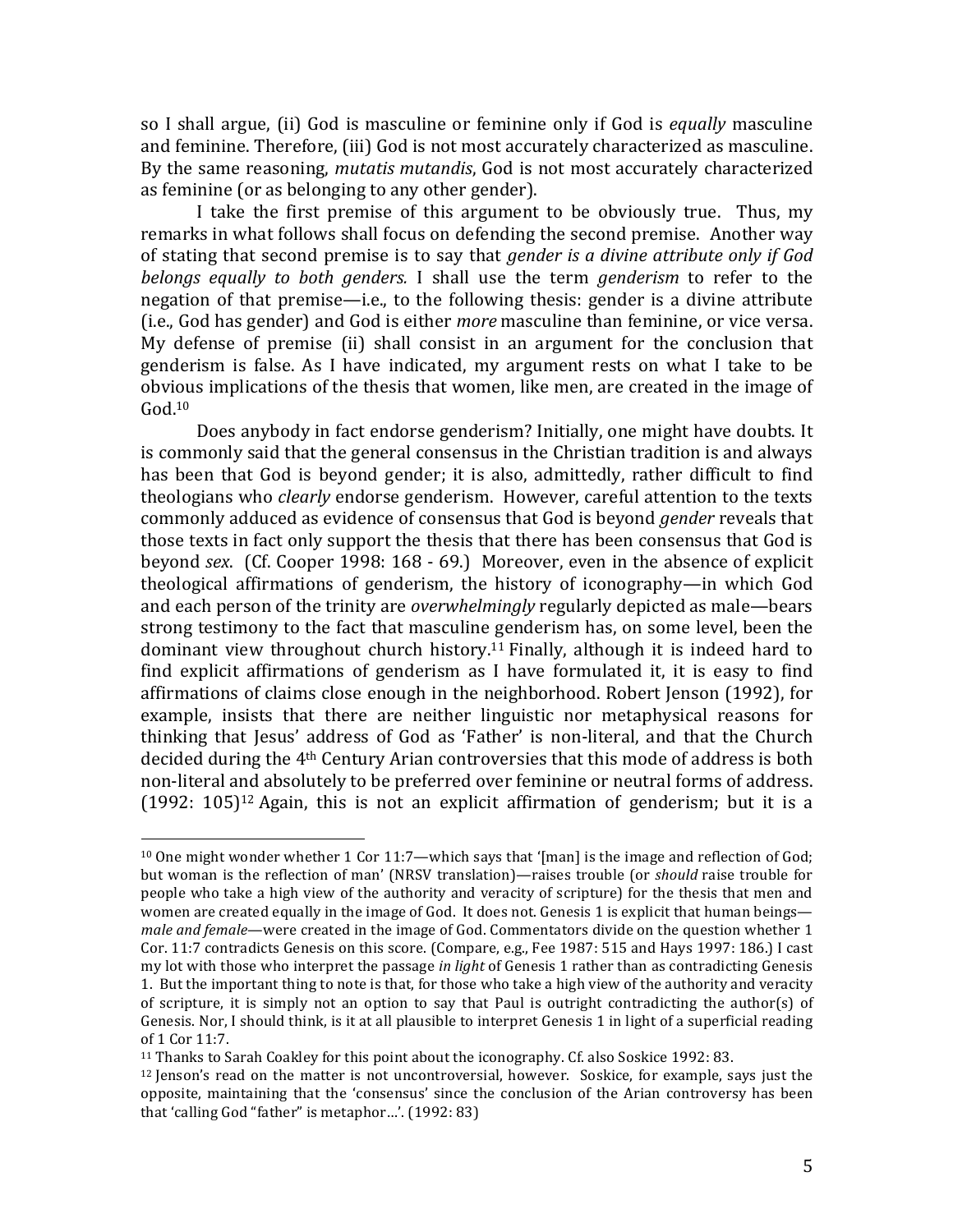nearly-explicit affirmation of the claim that God is *literally* our Father *rather* than our Mother or our beyond-gender Parent. It seems hardly a stretch, then, to say that Jenson affirms genderism. $13$ 

The rest of the paper unfolds as follows. In the next section, I lay out some of my assumptions about gender and the imago Dei doctrine that are needed to understand my argument against genderism. In the following section, I present that argument. Then, in the closing section, I consider whether my argument against genderism has negative implications for the moral and liturgical propriety of characterizing God exclusively or predominantly in masculine terms.

#### **Gender and the imago Dei**

 

In accord with conventions that are presently fairly standard, I use the terms 'male' and 'female' when talking about sex, and 'masculine', 'feminine', 'man', and 'woman' when talking about gender. Furthermore, I do not presume that gender necessarily correlates with sex. Accordingly, my terminology allows that there might be male women and female men. It also allows that someone might be a man or woman, masculine or feminine, without being either male or female. I shall generally try to remain neutral on the metaphysics of sex and gender; but for convenience, I will talk as if they are binary categories and as if sex is not socially constructed whereas gender might be. Nothing in my argument depends on these choices, both of which are now contentious.<sup>14</sup>

There seem to be two different (but not mutually exclusive) things that one might mean by saying that a characterization of someone is gendered—i.e., masculine or feminine. First, one might mean that it involves the use of a pronoun or predicate that can be literally applied only to members of a particular gender. For example, it is a conceptual truth that the pronoun 'he' and predicates like 'is a father' or 'is a king' apply literally only to men. (Some will say that they apply literally only to males; but I imagine one would say this only if one thought that only males could be men.) I'll refer to characterizations that use pronouns and predicates like this as *strongly gendered*.

Second, one might mean that the characterization involves the application of a predicate that stereotypically applies to members of just one gender, even though it can be literally applied to members of both genders. Predicates like this I'll refer to as *weakly gendered*. In the literature, for example, we find claims to the effect that characterizations of God as powerful and *a se* are *masculine*, whereas 

 $13$  Not only does Jenson seem to endorse genderism, but he seems also to think that it has been canonized by the church. However, he does not explain—and I cannot myself see—how one might get from the premise that the church has decided that God is *literally* the Father of Jesus to the conclusion that the church has prohibited addressing God as 'Mother' or 'Parent'. Consequently, I shall not engage this idea further in the sequel. It is perhaps worth noting, however, that it is not at all clear how to square Jenson's views on inclusivism with his view, expressed elsewhere, that 'God is a *decision*' and 'God is a *conversation*'. (1997: 222, 223) Why it should be theologically *mandatory* to think of any decision or conversation (divine or not) *masculine* is wholly opaque to me. 14 Cf. Butler 1990, esp. pp. 18 - 34.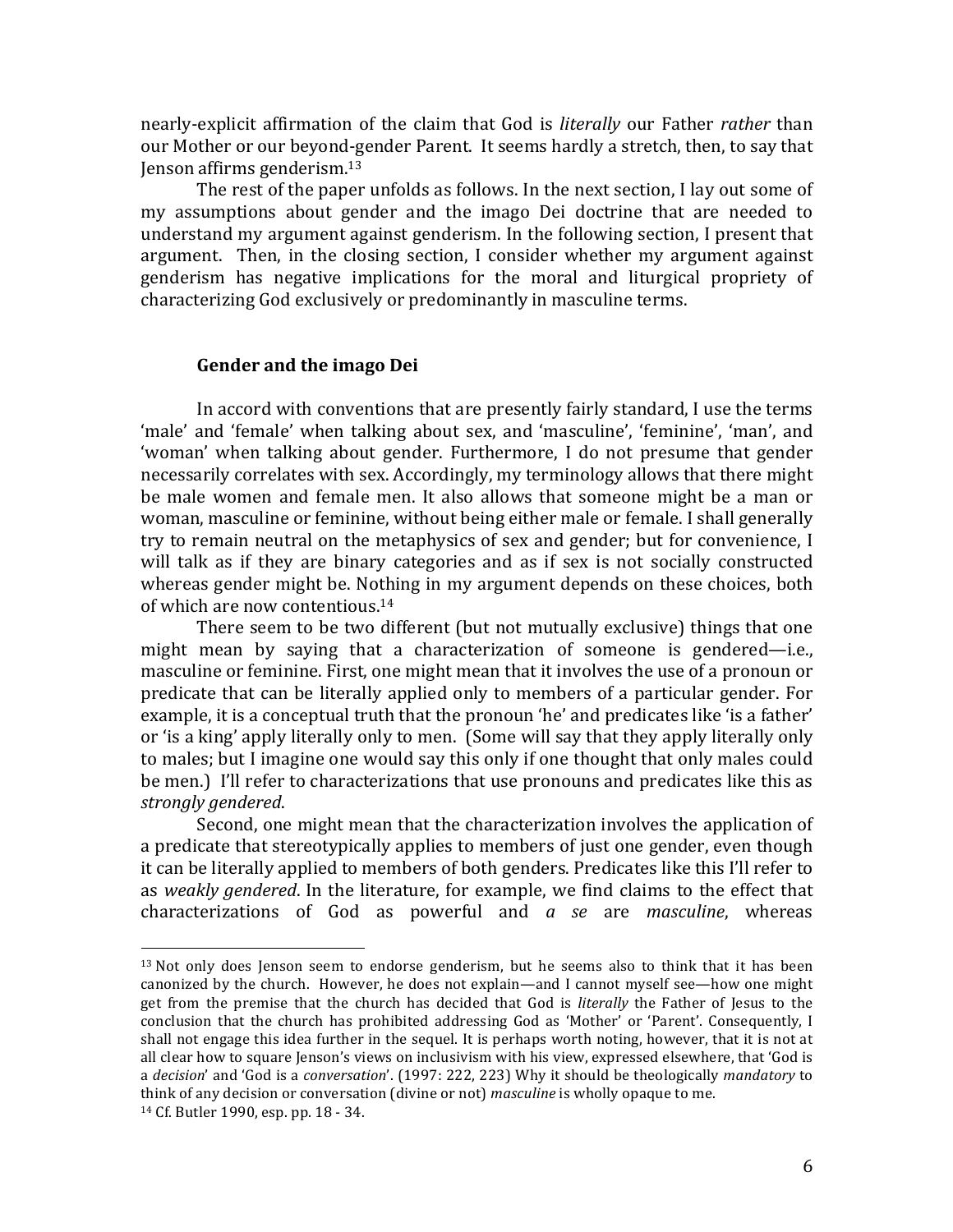characterizations of God as nurturing or as brooding over God's children are *feminine*. Those who make such claims do not generally mean to suggest (e.g.) that being powerful is a sufficient condition for being a man, or that being nurturing is a sufficient condition for being a woman. Rather, their view seems to be that these predicates are gendered by virtue of the stereotypes associated with each gender.<sup>15</sup>

Both strongly and weakly gendered characterizations have been seen to be problematic. Strongly masculine characterizations of God obscure (or perhaps even tacitly deny) that traits definitive or stereotypical of womanhood reflect the image of God. The same is true of weakly masculine characterizations when their use greatly overshadows the use of weakly feminine ones. Mary Daly famously said that 'If God is male, then the male is God.' (1973: 19) By extension, we might also say that if God is (exclusively or predominantly) *masculine*, then the traits that are definitive or stereotypical of masculinity are more divine than those definitive or stereotypical of femininity. But, according to the second-wave feminist critiques, it is precisely this thought, together with the fact that gender typically (even if not uniformly) tracks sex, that has led to the subordination of females within the Christian tradition.

So much for preliminary terminological points. Let me now highlight two assumptions. First, I assume that sex is not a divine attribute: God is neither male nor female. (The incarnate Christ was male; but presumably his maleness is no more a divine attribute than his tallness, his hairiness, his musculature, etc.) Accordingly, I also assume that in offering a gendered characterization of God, one does not thereby commit oneself to the claim that God has, or is even *imagined* to have, male or female bodily features. The first assumption I take to be obviously true; the second is a natural correlate of the first.

Finally, I want to make some brief remarks on how I understand the version of the *imago Dei* thesis on which my arguments depend. There are various ways of interpreting the claim that women and men equally are created in the image of God, some of which put it in conflict with theories about gender that ought to be compatible with it. For example, one might read it as saying that some people have been created as women, others as men, and the intrinsic properties that make someone a woman are no less a part of the divine image than those that make someone a man. On that reading, one cannot affirm the equality thesis while also affirming (e.g.) that gender is a social construction, or that gender membership reflects something about where one stands in the structure of power and oppression within one's society.<sup>16</sup> But surely that is a bad result. The equality thesis

<sup>&</sup>lt;sup>15</sup> Cf., for example, Hampson 1996:  $124 - 5$  and Johnson 1993: 68. Note that the relevant stereotypes don't necessarily arise out of or reflect common cultural *beliefs* about men and women. Often traits are characterized by an author as masculine or feminine because their association with men or women, or with their development and socialization, is posited by a developmental theory that is accepted by the author or her interlocutors. (Cf. Chodorow 1978, cited in Johnson 1993.)

 $16$  For example: Sally Haslanger (2000) maintains that a necessary condition for being a woman is having observed or imagined features of one's body play a role in one's systematic subordination and in one's occupying an oppressed social position; and a necessary condition for being a man is having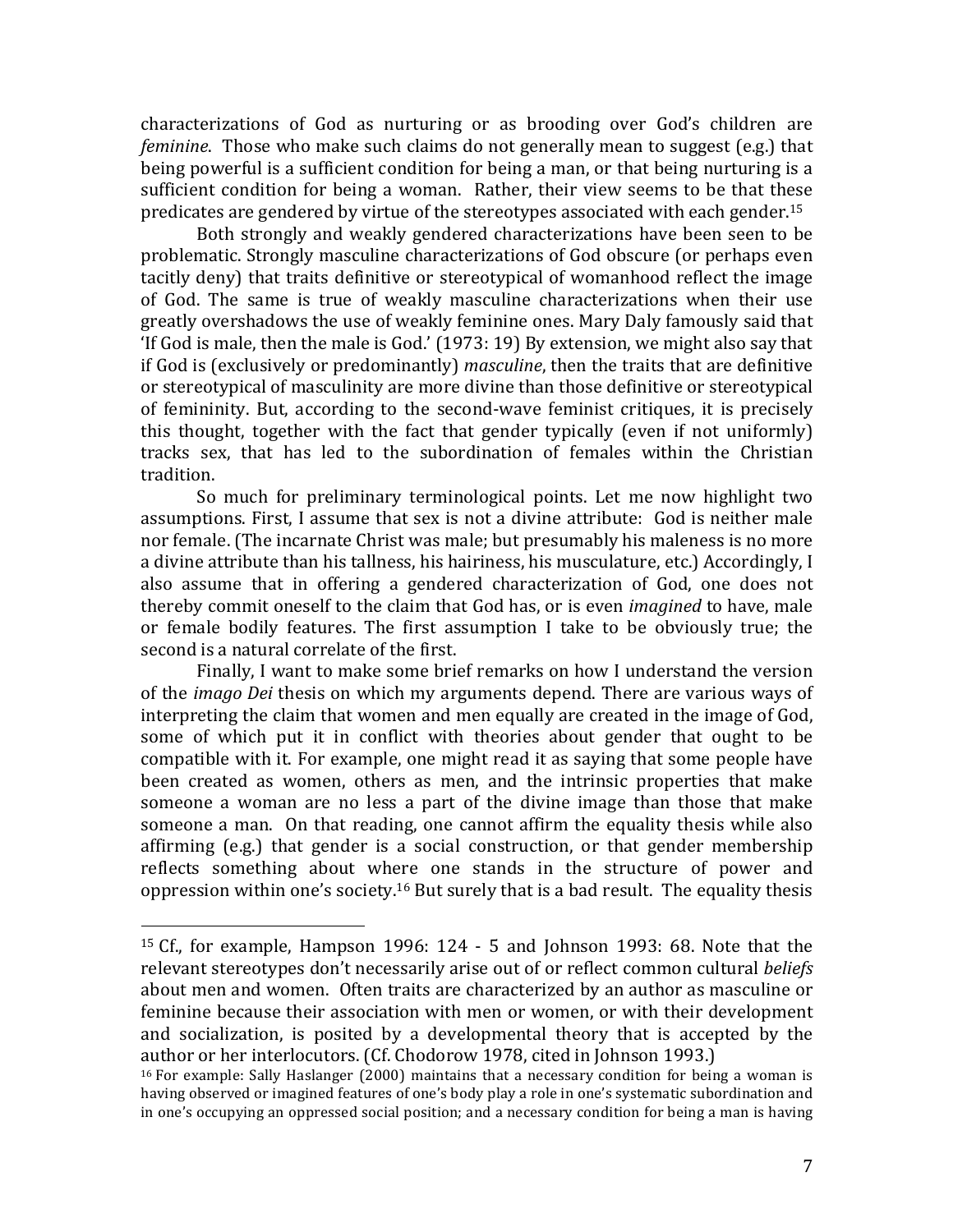ought to conflict with theories according to which some people by virtue of their *gender* bear the divine image to a greater degree than people of a different gender. It should not, however, necessarily conflict with theories according to which gender is socially constructed. Nor should it necessarily conflict with theories according to which gender is determined more by social position than by personality and behavioral dispositions—especially since the latter traits are clearly more relevant to the divine image, and were the sorts of traits primarily in view in the debates of the 1980s and early 1990s.

In light of all of this, I shall understand the equality thesis to be equivalent to the following claim: All human beings are created equally in the image of God; and if mental and behavioral characteristics contribute at all to gender membership, then the ones that contribute to making someone a woman are no more or less relevant to her bearing the image of God than those that contribute to making someone a man. I hope, too, that in showing how one might recast the equality thesis in such a way as to eradicate certain contested assumptions about gender, I will have gestured toward ways of reformulating any other claims in this paper that might unintentionally presuppose contested theses about gender.

In the next section, I provide an argument against genderism. If genderism is false, the following disjunction is true: *gender is not a divine attribute* or *God belongs equally to both genders.* The first disjunct implies that strongly gendered terms do not literally apply to God—God transcends gender categories. Importantly, however, it does not follow from this that *weakly gendered* terms and predicates have no literal application to God. Thus, even if predicates like 'is *a* se' or 'is nurturing' are weakly gendered, one can still coherently affirm that gender is not a divine attribute. Likewise, one can affirm that gender is not a divine attribute while still maintaining that *strongly gendered* pronouns or predicates have an important place in our theology. For, after all, such terms might be applicable to God, and the relevant figures of speech might be theologically important. I affirm with scripture and the oldest creeds of Christendom that God is my *heavenly Father*. Likewise, I can agree with Julian of Norwich that 'as truly as God is our Father, so truly is God our Mother.'<sup>17</sup> Both claims are theologically important; both claims express truths. And this is so even if both are metaphors.

#### **The argument against genderism**

Every divine attribute is such that  $God$  has it either essentially (i.e., of necessity) or contingently. Every divine attribute is furthermore either intrinsic to

<u> 2002 - Andrea San Andrea San Andrea San Andrea San Andrea San Andrea San Andrea San Andrea San Andrea San An</u>

observed or imagined features of one's body play a role in one's being systematically privileged. If that theory is correct, then (a) one's intrinsic characteristics do not by themselves *make* someone a man or a woman, and (b) it is doubtful at best whether those intrinsic characteristics, if any, that *contribute* to making someone a man or a woman equally image the divine (since they would be characteristics that contribute to some people being oppressed and others being oppressors).

<sup>&</sup>lt;sup>17</sup> Julian 1978: 296. The concept of the motherhood of God is, of course, not an invention of Julian's, though she was an important figure in the development of that idea. For more on this, see Bynum 1982 and Jantzen 1988: 115 - 24.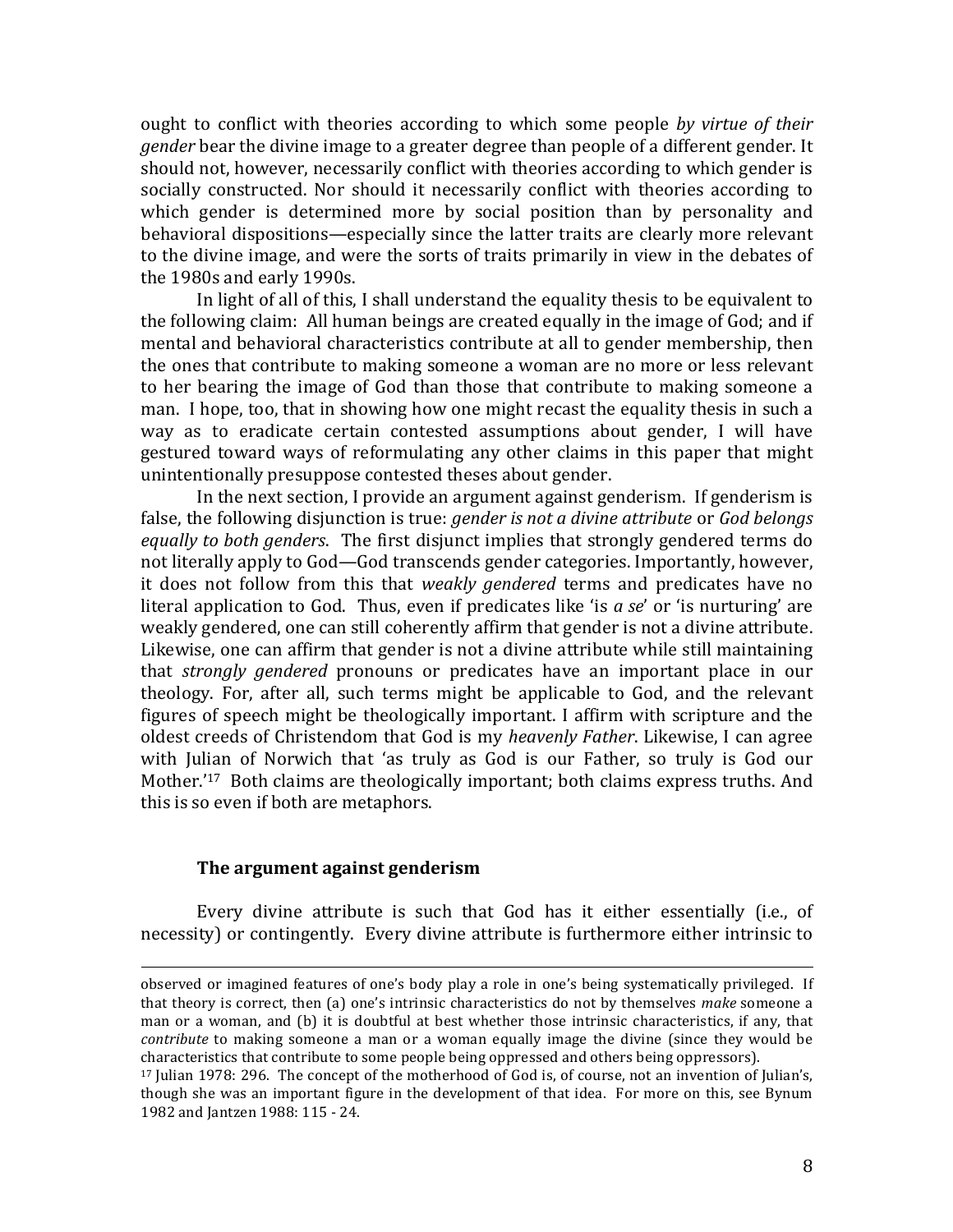God or extrinsic. Thus, every divine attribute falls into one of the following mutually exclusive and jointly exhaustive categories: (i) essential intrinsic, (ii) essential extrinsic, (iii) contingent intrinsic, or (iv) contingent extrinsic.<sup>18</sup> Those who endorse the doctrine of divine simplicity, according to which God is identical to God's attributes, will insist that God has no attributes outside the first category. Those who reject divine simplicity and endorse an abundant theory of properties have room in their ontology for divine attributes that fall into some of the other categories.19 

In the argument that follows, I make three further assumptions. First, in order to give my argument widest scope, I assume that the doctrine of divine simplicity is false and that every non-paradoxical predicate that has a literal meaning corresponds to an attribute.<sup>20</sup> I take it that we can generally tell which predicates are meaningful; and a predicate has a *literal* meaning if, and only if, it is not irreducibly figurative. A predicate  $F$  is paradoxical iff, on the assumption that  $F$ is a meaningful predicate, there is something *x* such that  $Fx = \neg Fx$ . (For example, on the assumption that *is not a predicate that applies to itself* is a meaningful predicate, it is paradoxical.) Note that I am not assuming that paradoxical predicates *do not* correspond to properties; I simply do not wish to presuppose that they *do*.

Second, I assume that the term 'divine attribute' refers only to attributes had by at least one of the three persons of the trinity independently of the incarnation. There is no question that Jesus of Nazareth was male; there can be little question that he was also masculine. But just as we would not want to say, on the grounds that Jesus was bearded (if indeed he was), that *being bearded* or *being embodied* is a divine attribute, so too we should not want to say simply on the grounds that Jesus was a man that *being masculine* is a divine attribute.<sup>21</sup>

Third, I assume that strongly gendered terms (either pronouns or predicates) literally apply to God only if God has an attribute corresponding to a strongly gendered predicate.

With these assumptions in hand, I shall argue for each of the following three premises:

P1. Strongly gendered attributes are among God's essential attributes only if God belongs equally to both genders.

<sup>&</sup>lt;sup>18</sup> Philosophers and theologians sometimes mean different things by the term 'essential property'. For purposes here, *p* is an essential property of *x* iff, necessarily, *x* exists only if *x* has *p*; and *p* is a contingent property of *x* iff *x* has *p* but it is possible that *x* exist and fail to have *p*.

 $19$  An abundant theory of properties is one according to which every non-paradoxical predicate that has a literal meaning corresponds to an attribute. (I discuss this idea further in the course of explaining the first assumption of my argument in this section.)

<sup>&</sup>lt;sup>20</sup> As I indicated at the end of the previous paragraph, rejecting this assumption simply restricts the range of attributes that God might have. Accordingly, rejecting it will either make no difference to my argument or will make it easier to defend my conclusion (depending on which part of the assumption one rejects, and for what reasons).

<sup>&</sup>lt;sup>21</sup> It is fairly standard to maintain that Jesus *still* has a body. Jesus' post-resurrection body was clearly transformed; but perhaps it is, nonetheless, a male body. Perhaps too Jesus is still masculine. Even so, just as we would not say on the basis of the belief that Jesus still has a male body that *being embodied* and *being male* are divine attributes, so too we should not say on the basis of the belief that Jesus is still masculine that being masculine is a divine attribute.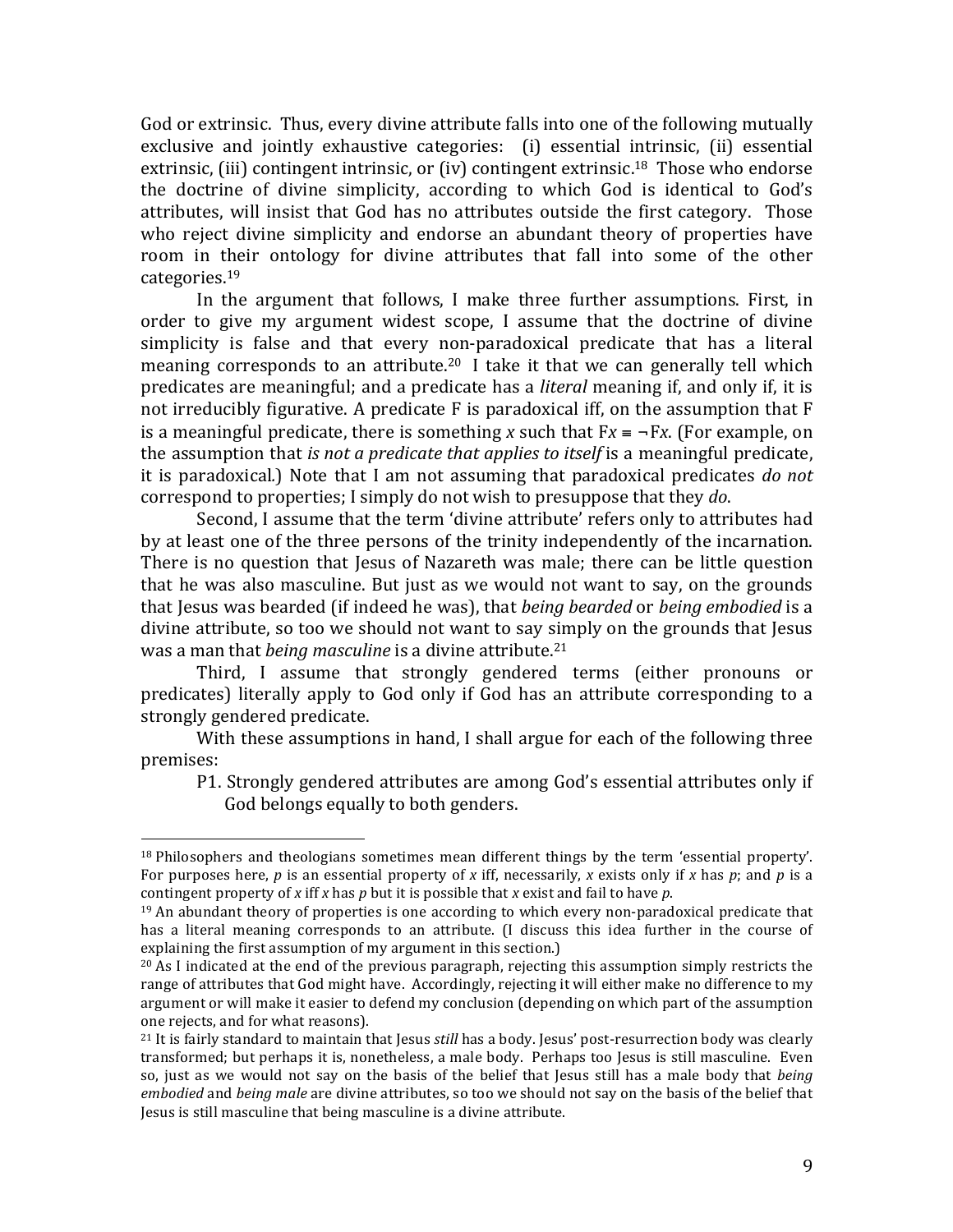- P2. The category of contingent intrinsic divine attributes is empty.
- P3. Strongly gendered attributes are among God's contingent extrinsic attributes only if God belongs equally to both genders.

The three premises exhaust the four categories of divine attribute; thus, if all three are true, it follows that God has strongly gendered attributes only if God belongs equally to both genders. I take this conclusion to be equivalent to the thesis that genderism is false.

Let us begin with  $P1$ . The first step is to argue that no strongly gendered attribute is essential to *all three* persons of the trinity unless each person is *equally* masculine and feminine. This conclusion is delivered in two ways by the method of perfect being theology deployed under the assumption that it is neither better to be masculine than feminine nor better to be feminine than masculine. Here again the conviction that women and men equally are created in the image of God is crucial; for it is precisely that conviction that provides theological underpinning for the view that it is neither better to be masculine than feminine nor better to be feminine than masculine.

Here is the first way: It seems plausible that, for every attribute  $A$  that is essential to all three persons of the trinity, it is intrinsically better to be A than not-*A*.<sup>22</sup> The principle seems clearly to be true for attributes other than strongly gendered ones; thus it seems most sensible to say that it holds of strongly gendered attributes as well. But it is not intrinsically better to be masculine than to be feminine, or vice versa; thus, no strongly gendered attribute is essential to all three *persons* of the trinity unless each person is equally masculine and feminine.

One might object: Every member of the trinity has essentially the attribute *not being identical to the number 2.* But it seems neither better to have that attribute nor better to lack it. (The number 3 has that attribute whereas the number 2 lacks it, but neither number is thereby better than the other.) Thus, there seems to be reason to reject my principle that for every attribute that is essential to all three persons, it is better to have the attribute than to lack it. I reply as follows: It *is* intrinsically better to be distinct from the number 2 than to be identical to the number 2; but the reason we don't think that the number 3 is thereby better than the number 2 is simply that it is also better to lack the property *being identical to the number* 3 than to have it. None of this implies that it is *bad* to be identical to the number 2 or to the number 3, just that something is intrinsically better if it is distinct from them (and from all other numbers, and, indeed, from anything else besides God).

Here is the second way to arrive at the conclusion that no strongly gendered attribute is essential to all three persons of the trinity unless each person is equally masculine and feminine: Under the method of perfect being theology, the recipe for

<sup>&</sup>lt;sup>22</sup> Note that I am not here presupposing that God has no neutral properties *whatsoever*, but only that God has no neutral properties *essentially*. Suppose God has some attribute A such that it is neither better to be A than not-A nor vice versa. There is, then, no explanation in terms of divine perfection for why God *should* have A rather than not-A (or vice versa); thus, one would expect that if God in fact has A, God *could have* had not-A (and vice versa). Thus, being A is contingent. Later I shall argue that God has no contingent *intrinsic* attributes; but this still leaves open the possibility that God has contingent *extrinsic* attributes, and that some of these are neutral.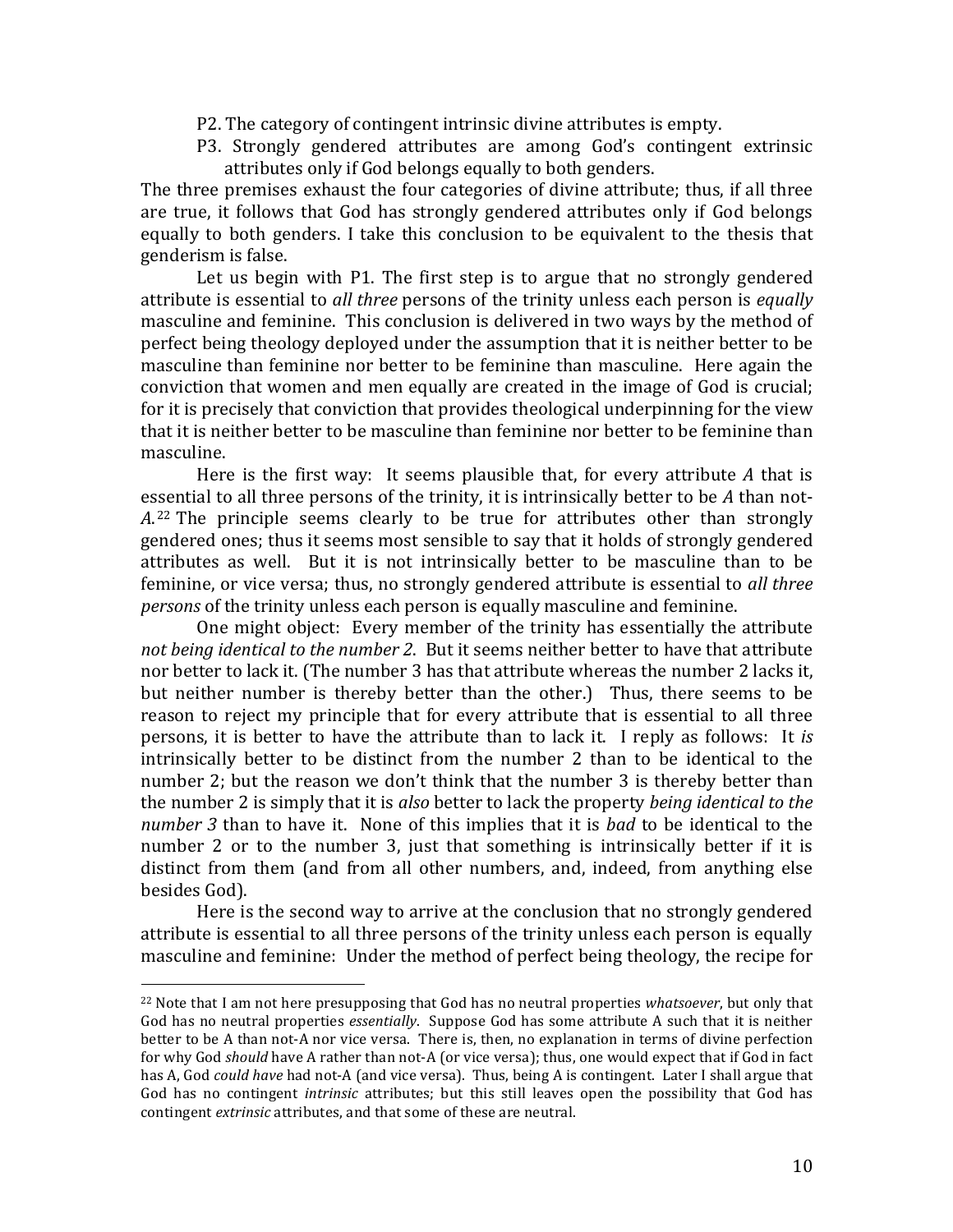determining the essential divine attributes is (roughly) to sort the attributes we know of into two categories—*great-making properties*, and *other properties*. The divine attributes, then, comprise the best possible array of mutually compatible great-making properties. But, under the assumption that it is not better to be masculine than to be feminine, or vice versa, (together with the assumption that there is no hybrid option) we can readily see that strongly masculine attributes belong in the category of *great-making properties* only if *strongly feminine* attributes do. *A fortiori*, strongly masculine attributes belong in the best possible array of such properties only if strongly feminine ones do.

It follows, then, that at least one person of the trinity is essentially masculine only if at least one person of the trinity is essentially feminine; and at least one is essentially feminine only if at least one is essentially masculine. For suppose every person of the trinity were masculine. If being masculine and being feminine are equally great-making properties, then God would have been no better or worse had every person of the trinity been feminine. But then God does not have the *greatest* possible array of compatible great-making properties, contrary to the hypothesis of perfect being theology. To avoid this consequence, one of the following must be true: (a) at least one person of the trinity is masculine whereas at least one *other* is feminine; (b) all persons of the trinity are *both* masculine and feminine; or (c) no person of the trinity is either masculine or feminine.

Suppose it turns out that *two* persons of the trinity (Father and Son, presumably) are masculine whereas only *one* person of the trinity is feminine,<sup>23</sup> and suppose that each divine person's gender is essential to him or her. In that case, does it follow that God is more masculine than feminine? In a word, no. This for two reasons. 

First, and in general, a claim of the form 'God is more  $F$  than  $G'$  is true only if (a) every person of the Trinity is more  $F$  than  $G$ ; (b) the divine nature is more  $F$  than G; or (c) the trinity as a whole is more F than G. Where *masculine* and *feminine* are substituted for F and G, (a) and (b) are ruled out by the *imago Dei* doctrine. If every person of the trinity were more masculine than feminine, or if the divine nature were more masculine than feminine, men and women would clearly not be *equally* created as such in the image of God—men as such would be greater image-bearers than women. And it seems that  $(c)$  is satisfied only when  $F$  and  $G$  are properties had by all three persons. For, after all, we don't say (e.g.) that *God* is more discarnate than incarnate, more non-indwelling believers than indwelling believers, less distinct from Father and Son than identical to Father or Son, etc. But we have already established that if all three persons of the trinity are masculine, all are equally feminine (and vice versa). Thus, on the supposition that two members of the trinity are essentially masculine and one is essentially feminine, it is still not the case that God is more masculine than feminine.

Second, and perhaps more importantly, to say that *God* is more masculine than feminine when two divine persons are masculine and one is feminine is equivalent to saying that the term 'masculine' more aptly describes the Godhead more adequately gets at what *God really* is—than the term 'feminine'. But to say

<sup>23</sup> Cf. Congar 1983: 155 - 64.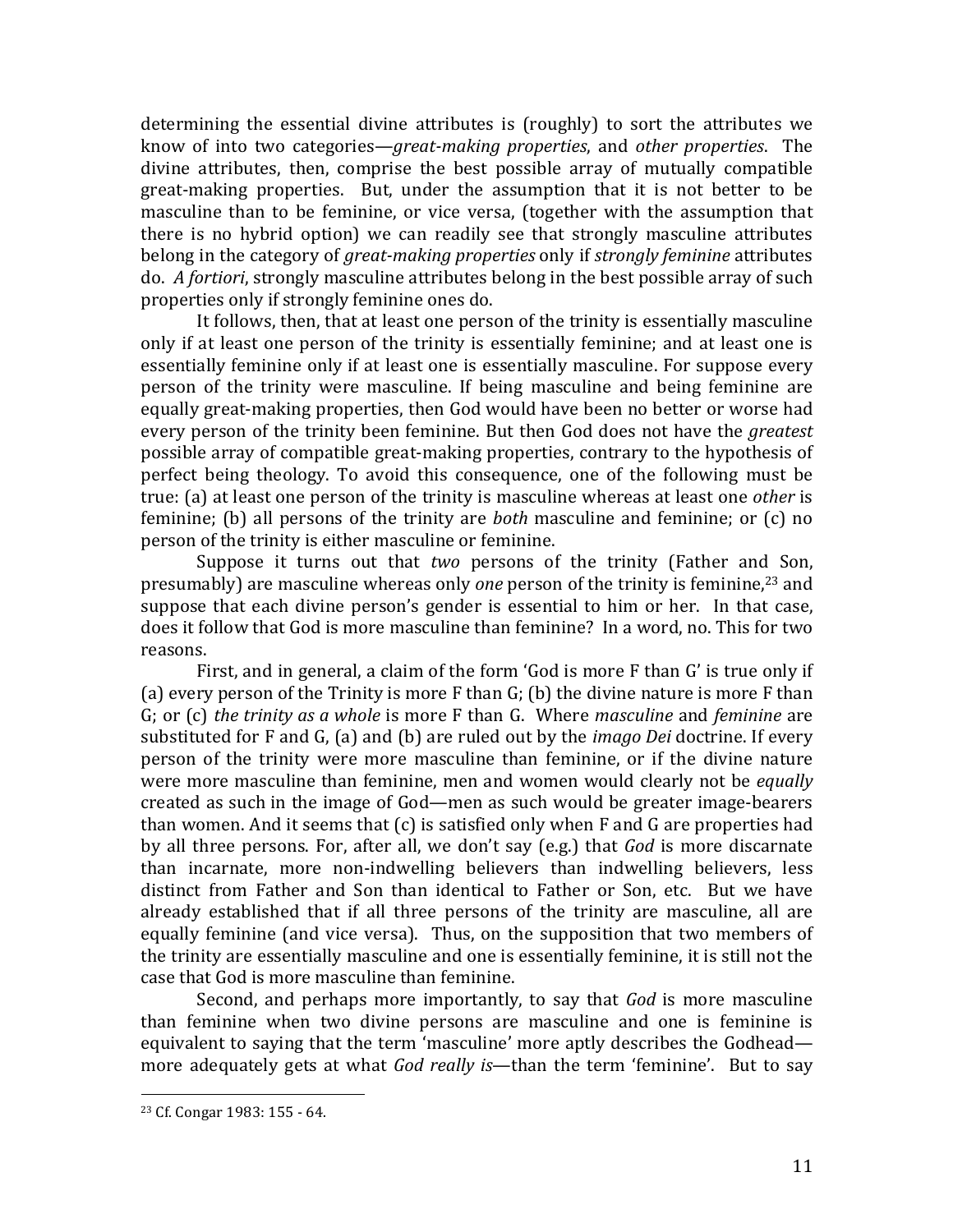*this*, in turn, is to subordinate the feminine person of the trinity—to say that she is somehow less real, or less really God, than the other persons. But, of course, this is just the heresy of subordinationism; it is not an option for Christian theology. If every person of the trinity were more masculine than feminine, men and women as such would not be *equally* created in the image of God—men would be greater image-bearers than women. Thus, I conclude that P1 is true.

P2 says that the category of contingent *intrinsic* divine attributes is empty. I reach this conclusion as follows. Suppose (for *reductio*) that God is intrinsically F but might have been intrinsically G, where being intrinsically G implies not being intrinsically F, and vice versa. Now, if God were G, then God would be better, worse, or neither better nor worse than God in fact is. If God would be better by virtue of being G, then God is not perfect; if God would be worse by virtue of being G, then God might not have been perfect. But God is necessarily perfect. Thus, being G is neither better nor worse than being F. But if that is true, then it seems to be a matter of sheer happenstance whether God is  $F$  or G. If intrinsic features of the divine nature depend on the divine will, then (since it is neither better nor worse to be  $G$  rather than  $F$ ) there is no explanation in the divine will for why  $G$ od is  $F$  rather than G; and divine aseity implies that there is no explanation *outside* God for God's intrinsic attributes. Thus, it is sheer happenstance that God is F rather than G; and, if so, then  $God's being F rather than G is wholly independent of God's will. But none$ of God's intrinsic features is wholly independent of God's will—this, too, is a consequence of divine aseity. Thus, it is not sheer happenstance that God is F rather than G. (Contradiction.)

If this argument is sound, it follows that God has no contingent intrinsic values or desires. If that is right, then one might think that either God's having the values and desires God has is a contingent extrinsic attribute of God or else God's creative options are severely constrained. The reason is that what God creates plausibly depends upon what God wants and what God values. Thus, if God might have created different things, it seems to follow that God might have wanted or valued different things, from which it seems to follow that God's having the values and desires God has is a contingent matter. So, if God has no contingent *intrinsic* values and desires, and if God might have created different things, then it must be a contingent extrinsic matter what God desires and values. The latter conclusion seems incompatible with divine aseity; for it seems to imply that divine desires and values—and hence perhaps also divine goodness—depends somehow on factors external to God. But denying that God might have created different things seems to raise problems for a robust understanding of divine freedom. So we might seem to face a terrible dilemma. But I reject the initial disjunction. Suppose God's values and desires are intrinsic. Nevertheless, they might (for all we know) be conditional on how certain matters of chance turn out; and God might (for all we know) necessarily value leaving certain matters—the truth values of counterfactuals of creaturely freedom for example, or the movements of fundamental particles—to chance. If that is right, then there is room to say that God might have created different things, and this despite the fact that divine values and desires are intrinsic.

Finally, I turn to P3: God has strongly gendered *contingent extrinsic* attributes only if God belongs equally to both genders. (Other examples of contingent extrinsic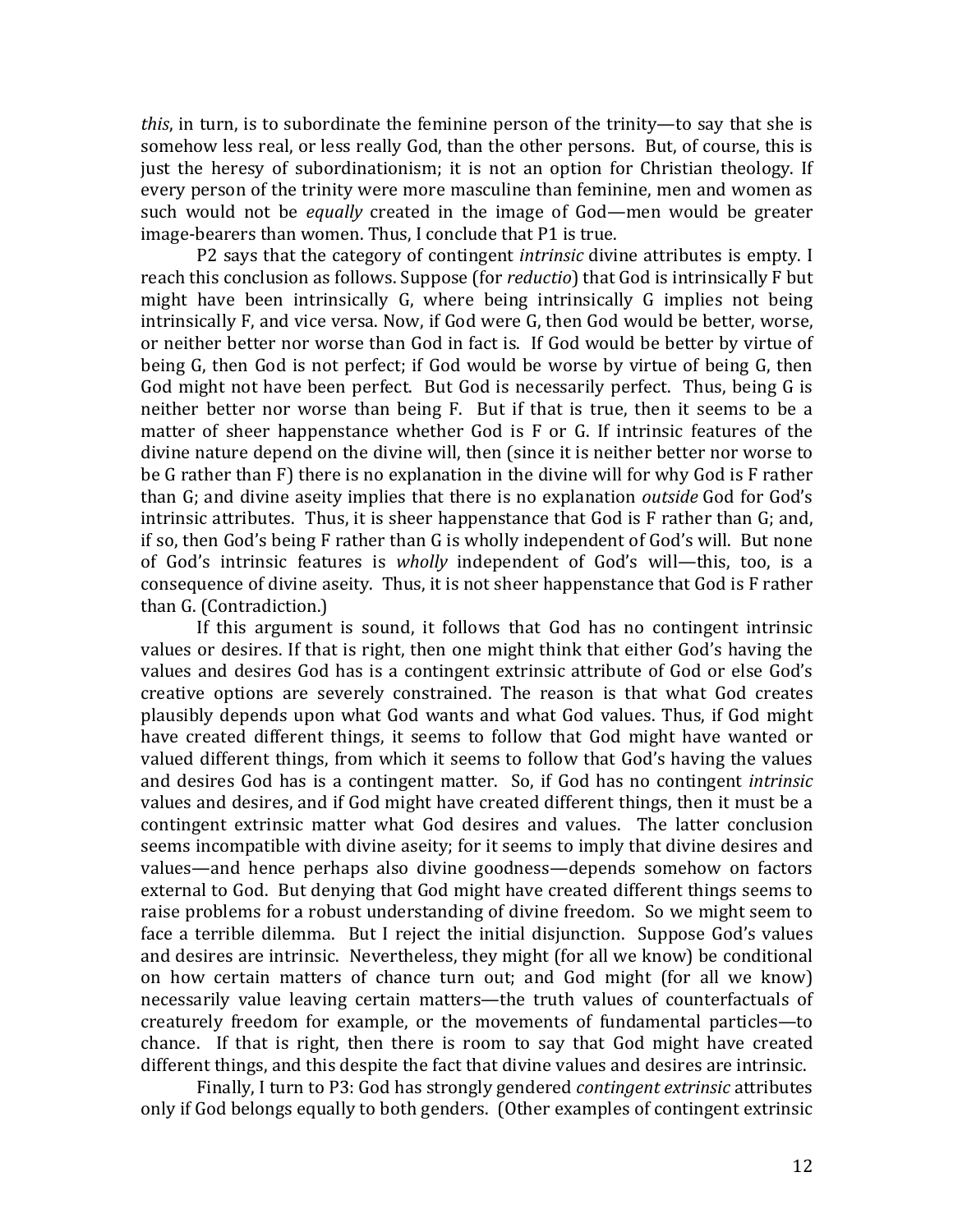attributes might include *being* worshipped by Paul or *being the creator of the Milky Way galaxy*.) Many theories of gender maintain that gender is extrinsic by virtue of being at least partly socially constructed. Moreover, any credible theory of gender according to which gender is both extrinsic and potentially a divine attribute will maintain that a person's gender depends in part upon some combination of outwardly directed beliefs and desires, behavioral dispositions, or observed behavior toward others. If gender depended *entirely* upon internal and internally directed mental states and behaviors, it is hard to see why it would not be intrinsic; and if it did not depend at all upon beliefs, desires, behavioral dispositions, or actual behaviors, then it is hard to see how it could possibly be an attribute of a disembodied personal God.

Given all this, it is easy to see why P3 is true. We have seen that God has no strongly gendered *intrinsic* attributes; likewise, God has no strongly gendered essential attributes. The question, then, is whether we have reason to think that there is anything about God's beliefs and desires or about the social significance of God's observable behavior that would ground the literal application of strongly masculine terms to God but not strongly feminine ones, or vice versa. Scripture seems to characterize God as behaving in ways stereotypical of both genders, and scripture also seems to attribute mental states to God—maternal love and concern, for example—that are appropriately characterized by way of feminine imagery.<sup>24</sup> When theologians like Julian of Norwich apply strongly *feminine* terms to God, the characterizations usually *resonate* with rather than contradict what the Christian tradition seems to affirm about God's beliefs, desires, and behavior toward creation; and likewise when strongly masculine terms are applied to God. Given all of this, there is good reason to think that either God has no strongly gendered extrinsic attributes at all or that God belongs to both genders.

To say that God belongs to both genders, however, is not yet to say that God belongs *equally* to both genders. Perhaps God belongs to both genders but nevertheless has a preponderance of masculine attributes and therefore counts as *more masculine than feminine.* As noted earlier, however, to say this is to fall afoul of the equality thesis. Again: If every person of the trinity were more masculine than feminine, or if the divine nature were more masculine than feminine, or if the trinity as a whole were more masculine than feminine, then men as such would be greater image-bearers than women as such, contrary to the equality thesis. Thus, if gender is extrinsic, either God has no gender, or God belongs equally to both genders.

### **Implications for traditionalism**

 

In the previous section, I defended the conclusion that God is masculine or feminine only if God is equally masculine and feminine. The only other premise in my main argument is the obvious truth that God is most accurately characterized as masculine only if God is masculine but not equally feminine. Thus, I conclude that it

 $24$  See Johnson 1993, Ch. 5, and Cooper 1998, Chs.  $3 - 5$  for references and discussion (from opposing perspectives).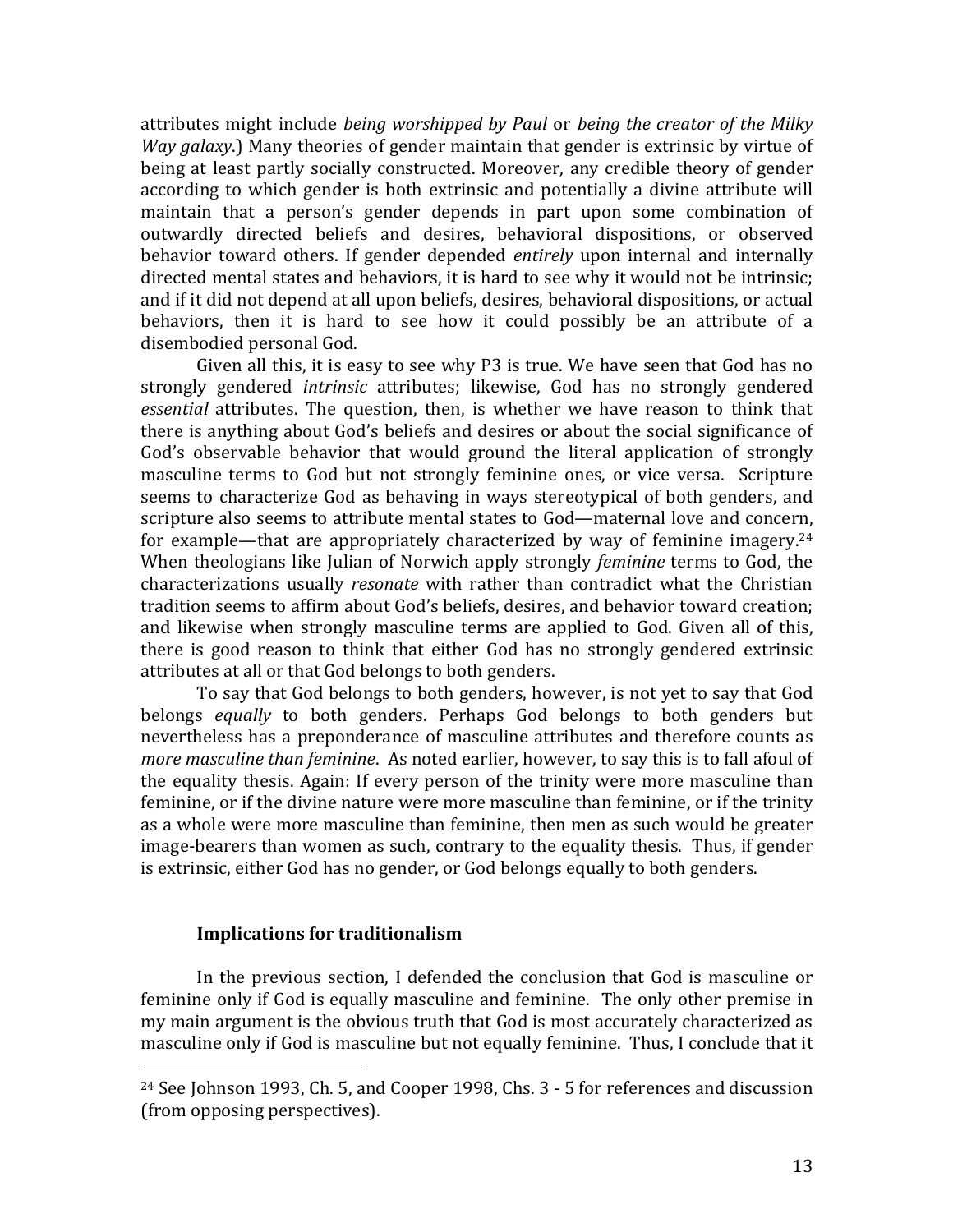is not the case that God is most accurately characterized as masculine. By the same reasoning, *mutatis mutandis*, it follows that it is not the case that God is most accurately characterized as feminine. In this closing section I want to briefly consider the implications of this conclusion for the moral and liturgical propriety of characterizing God in exclusively or predominantly masculine terms.

The conclusion that God is not most accurately characterized as masculine poses a serious challenge to traditionalists who maintain that God *ought* to be characterized in predominantly masculine terms. The challenge is to explain why this should be so. The most natural defense would appeal to the idea that privileging masculine characterizations somehow gives us special insight into the divine nature that would be lost if feminine characterizations came to enjoy an equal place in our theology and liturgical practice. But it is hard to maintain this view while at the same time admitting that characterizing God in predominantly masculine terms is *metaphysically misleading*. The question for the traditionalist, then, comes to this: Why think that masculine characterizations are to be preferred, *given* that preferring masculine characterizations is apt to mislead people about God's attributes?

Broadly speaking, I see only two responses to this question that have any hope of being viable. First, one might think that the risks (in terms of harm to human beings in general, or to the furtherance of what we reasonably take to be God's goals for creation) of de-privileging masculine characterizations of God outweigh the risks of continuing to privilege them. At best, I think, we have no reason to think that this claim is true; and feminists have, in effect, been arguing for quite some time now that the claim is resoundingly false. Second, one might think that, wholly independently of considerations about harm and (again) *despite* the fact that it would be metaphysically misleading, God simply *wants* to be characterized by human beings more in masculine terms than feminine ones. This seems to be the position of John Cooper (1998), and perhaps there is some historical precedent for it as well.<sup>25</sup> In the next several paragraphs I will explain why I think his defense of that view is a failure.

Three chapters of Cooper's *Our Father in Heaven* are devoted to examining the 'biblical pattern' of representation of God and establishing the claim that the 'only reasonable conclusion' one might draw from that pattern is that 'Scripture intends to portray God as a masculine person.'  $(114)$  His argument for this conclusion rests mainly on two premises: (i) all proper names, basic titles, and common nouns that name God are masculine; and (ii) these forms of speech are to be privileged over mere 'figures of speech' in determining what the authors (human and divine) intend to convey about what sorts of gendered terms are appropriately applied to God. I won't contest the first premise; and I need not contest the part of the second premise that says that proper names, basic titles, and common nouns are to be privileged over mere figures of speech in determining what the *human* authors of scripture intend to convey about divine gender. The salient question is whether the absolute prevalence of masculine names, titles, and common nouns indicates anything about the *divine* will.

 <sup>25</sup> Cf. Widdicombe 1994: 255 - 260.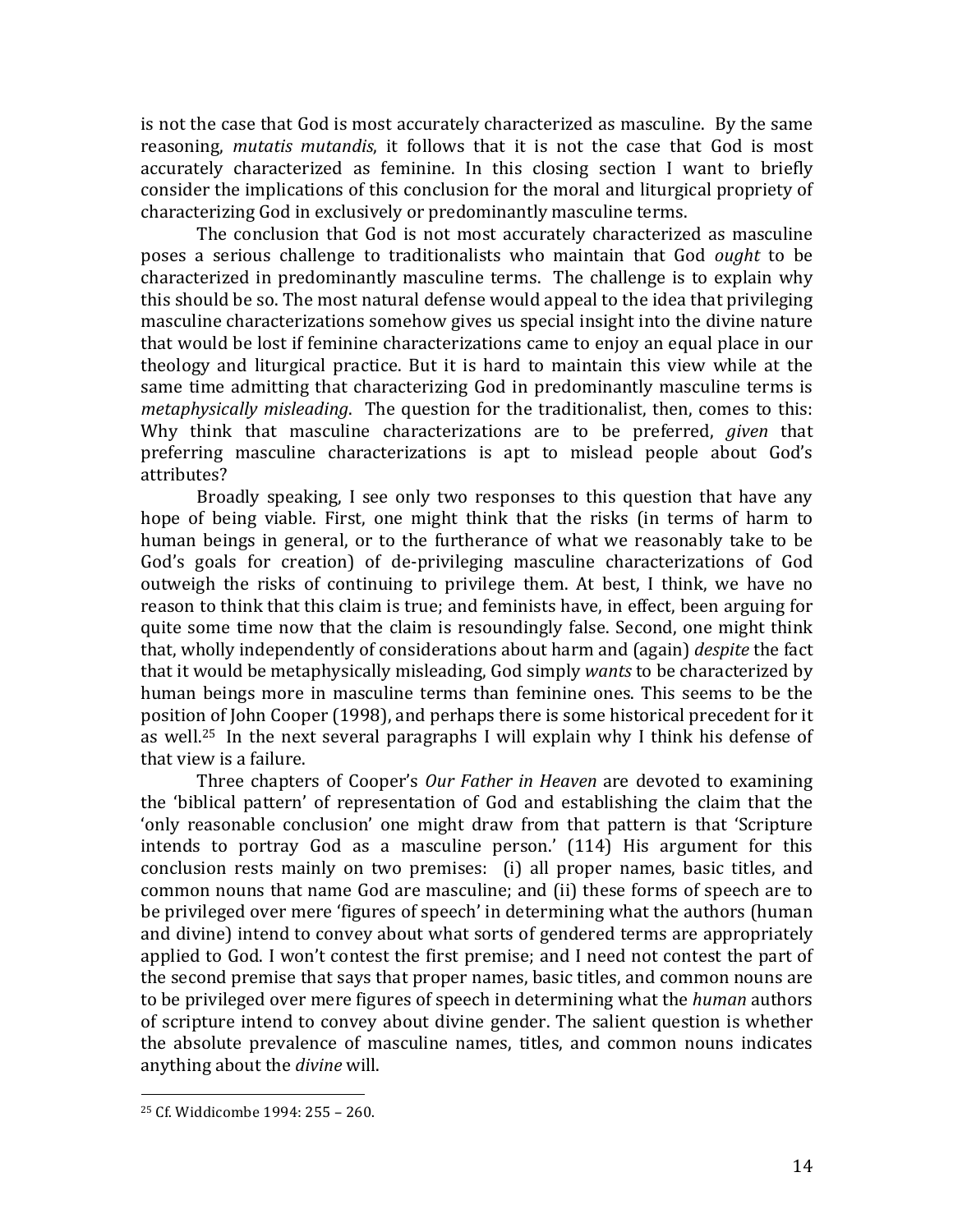Cooper is explicit that it does indicate the divine will. After arguing (against) some feminist authors) that the masculine portrayals of God in scripture were not *necessary* in order to accommodate the beliefs and values entrenched in ancient cultures, Cooper writes:

The fact that God could easily have chosen a gender-inclusive selfpresentation…and did not do so is a strong reason for supposing that the exclusively masculine language for God in Scripture is not merely a temporary accommodation. In fact it is a good indication that God is not interested in promoting gender-inclusive language for himself. (153, emphasis added)

At the same time, however, he affirms—emphatically, and multiple times—that 'ontologically, God is genderless.' (169, n. 3) But he thinks that this fact is ultimately not relevant to the debate about how God is (morally and liturgically) appropriately characterized. Thus, after noting that the claim that God transcends gender is often taken to be a 'key theological ground for the doctrine that God has no gender and thus for dealing with the Bible's masculine language for God,' he writes:

This move [is not consistent with Scripture and] in effect makes a theological-philosophical conclusion about God's nature more determinative of Christian language than the text and teaching of the Bible.26 (168)

He goes on later to say that the doctrine that God is beyond gender 'is not stated in Scripture' and that, although it 'has a substantial biblical basis...its derivation involves some debatable cultural and philosophical assumptions about sex, gender, body, and spirit.' (183) Thus, he finally concludes:

I strongly affirm the Christian doctrine that God himself is beyond gender. But I also conclude that because this doctrine is derived from Scripture and relies on extrabiblical assumptions, it ought not to be placed prior to or above Scripture in shaping the language of the Christian faith.' (184)

The upshot, then, is that scripture—the 'biblical pattern'—testifies against inclusivism; and the testimony of scripture trumps metaphysics as evidence about how God prefers to be characterized.<sup>27</sup>

Many theologians will reject the claim that the testimony of scripture trumps metaphysics as evidence about how God prefers to be characterized. But that is not the route I wish to take. As a general rule, if my considered judgment were ever to be that scripture affirms *p* whereas my best theory in metaphysics affirms not-*p*, I would side with scripture and cast aside the metaphysical theory. On this much, I think that Cooper and I agree. But, as one might expect, I have yet to reach the

<sup>&</sup>lt;sup>26</sup> It is common to suppose that the claim that God *transcends* gender implies that God has no gender. I do not myself endorse this supposition; I would want to leave room for the possibility that God is polygendered. But this is an issue that I cannot pursue in detail here.

<sup>&</sup>lt;sup>27</sup> Note that Cooper's view is apparently *not* that our evidence from scripture *corrects* or *undermines* our metaphysical theory that God is beyond gender. For, as he is at pains to emphasize, he *accepts* the metaphysical claim that God is beyond gender. Thus, his position is clearly that, *despite* the fact that it is metaphysically misleading, God for some reason simply *prefers* to be characterized as masculine and not (equally) feminine.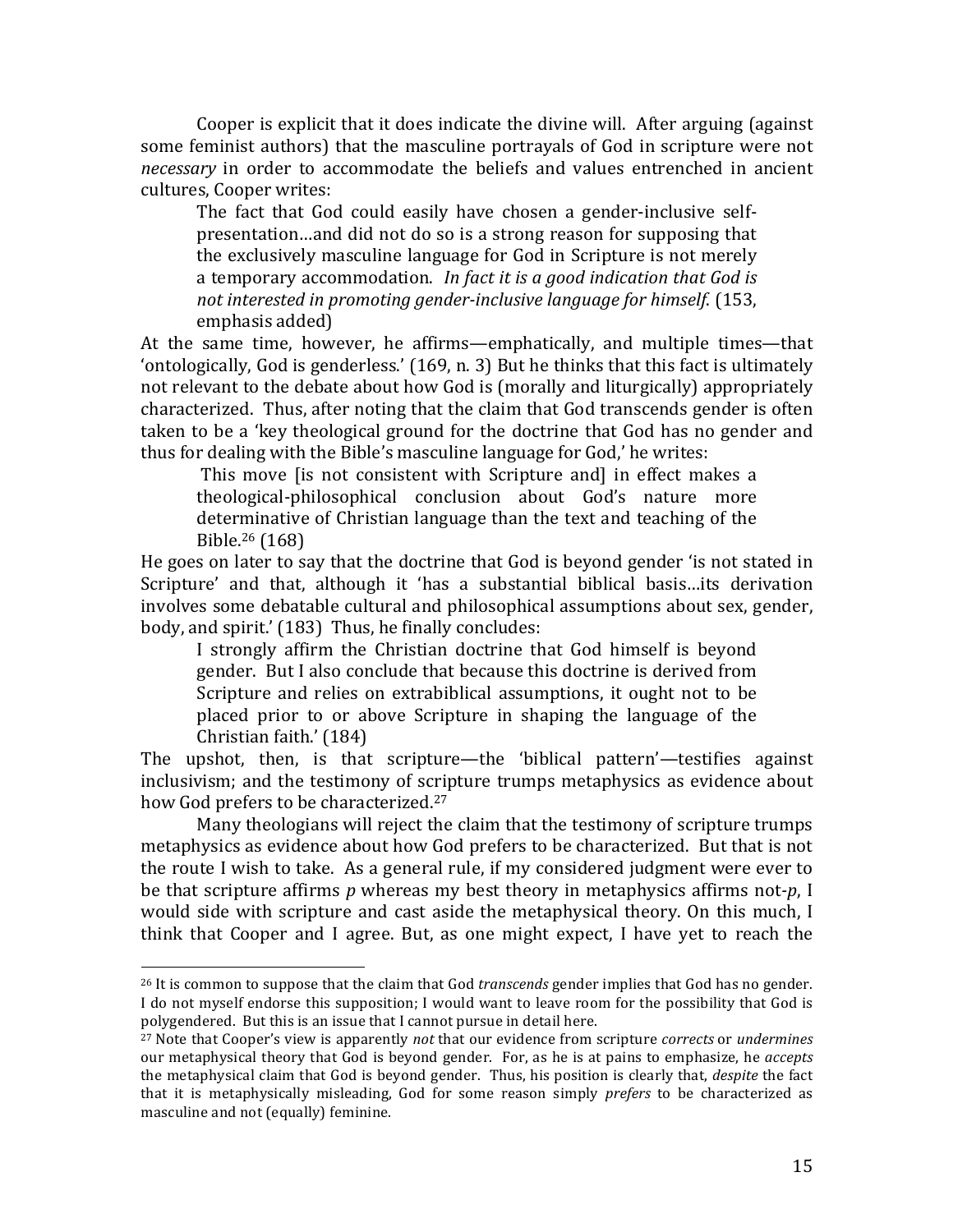verdict that scripture affirms a proposition that the overall best metaphysical theory denies. Nor have I ever reached the unfortunate conclusion—one that Cooper himself seems to have reached—that there is some proposition that our overall best metaphysical theory affirms but God would prefer for us to ignore in our characterizations of God. The reason, of course, is that my metaphysical theorizing and my interpretation of scripture proceed in dialogue with one another. Theorybuilding is a holistic process.

The problem with Cooper's argument is that he fails to appreciate the way in which philosophical reasoning is already involved at the level of figuring out what it means to take sides with scripture and to let it serve as evidence for a conclusion. Let us grant that 'the biblical pattern' of reference to God is one which portrays God overwhelmingly in masculine terms. Let us also grant (as seems plausible) that this pattern is prima facie evidence that God wants to be portrayed in overwhelmingly masculine terms. Still, *just like the doctrine that God is beyond gender*, the thesis that God wants to be portrayed in overwhelmingly masculine terms is not at all stated in scripture, but is instead merely derived from scripture with the help of additional, extrabiblical assumptions.

The question, then, is whether our total evidence—scripture, metaphysics, and whatever other extrabiblical assumptions we might appropriately appeal to in defending our views about how to characterize God—supports the thesis that God prefers to be characterized in predominantly masculine terms *despite the fact that it is* metaphysically misleading. Against Cooper's view, we might first note that the biblical pattern of reference to God is one that applies exclusively Aramaic, Hebrew, and Greek terms to God; but, of course, nobody would claim that this pattern is evidence that God wants to be talked about exclusively in Aramaic, Hebrew, and Greek. The reason, of course, is that we know independently—i.e., at the level of philosophical presupposition—that there is no reason why God *should* want this. There is nothing about God, or about the words of Aramaic, Hebrew, and Greek that make them more apt than  $(say)$  English words for describing God; and there is no other reason that we can see why God should want to be described only by way of such words. So likewise, we might think, with gendered words. Moreover, we know from scripture that God cares about the truth; God is no deceiver. This, it seems, speaks strongly in favor of a view about how God prefers to be characterized that attributes to God an interest in characterizations that are *not* metaphysically misleading. (This is why I said earlier that the best route for a traditionalist to take is to oppose my arguments for the conclusion that masculine characterizations of God are not more accurate than feminine ones.)

Cooper maintains, in effect, that the moral and liturgical aptness of feminine characterizations of God depends on the proportion of feminine names, basic titles, and common nouns that are applied to God in scripture. He thinks that the fact that *all* of those are masculine is decisive evidence that God has no interest in genderinclusivism. (114, 153) But, again, this claim is no less an extrabiblical philosophical thesis than its negation, and it is no less an extrabiblical philosophical thesis than those often invoked to support inclusivism (such as the claim that if feminine characterizations are no less *accurate* than masculine ones, then they are likewise no less morally or liturgically appropriate than masculine characterizations).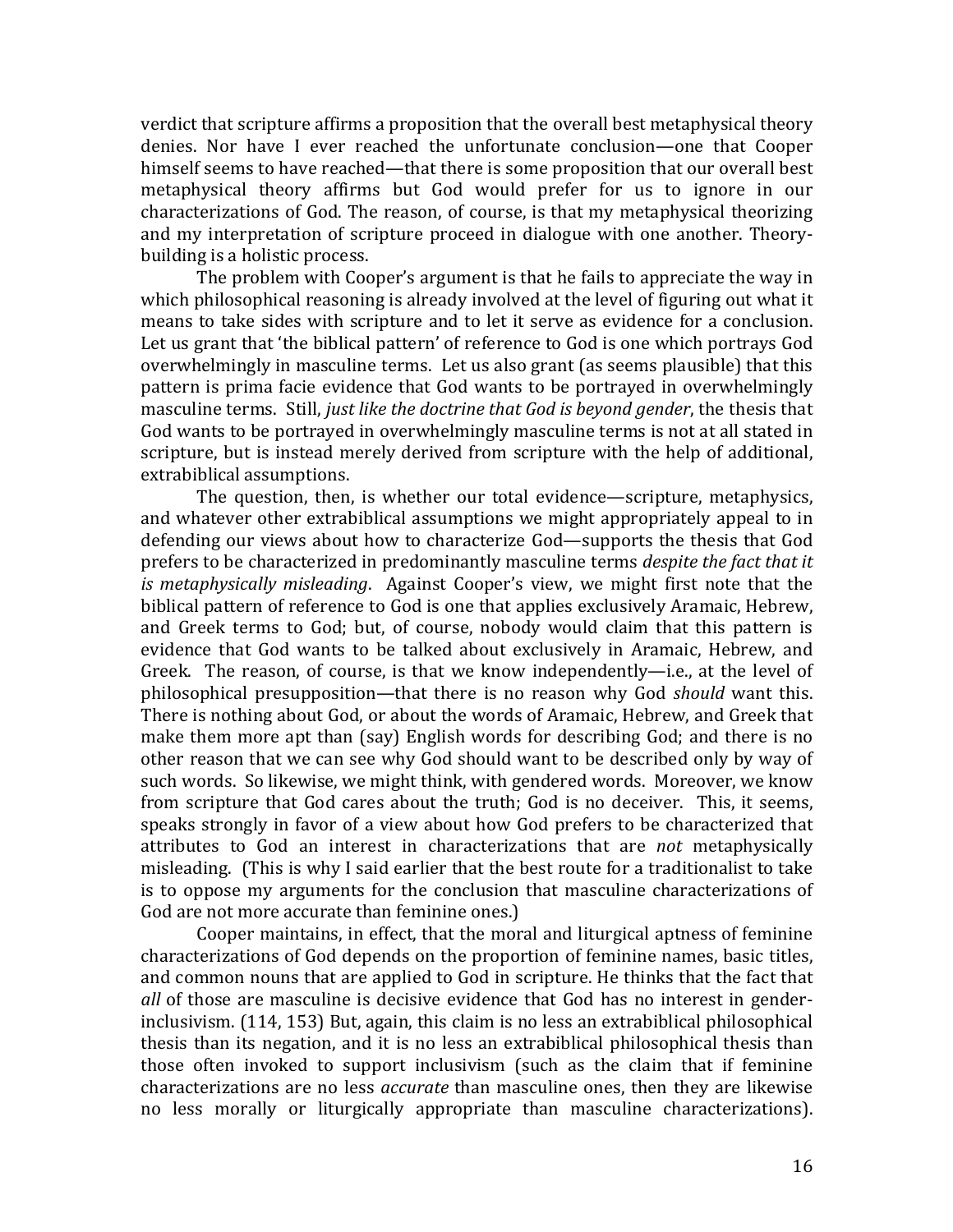Cooper's 'biblical pattern' is just that—a pattern, and one that is open to interpretation in light of our best overall evidence, philosophical presuppositions included. 

I acknowledge that nothing I have said so far demonstrates that Cooper's *conclusion* is false. I have only shown that his argument for that conclusion fails. I also acknowledge that there is something quite natural in taking not just the overall biblical pattern of divine characterization but Jesus' own practice (as reported in scripture) as indicative of a preference on God's part to be characterized in predominantly masculine ways. It is tempting, indeed, to think that sticking with the traditional masculine modes of characterizing God is the *safe* option—safe because it is non-revisionary and is backed by the weight of centuries of practice. I grant that all of this constitutes some reason (partly pragmatic, partly epistemic) for affirming the thesis that God, for unknown reasons, simply prefers to be characterized in masculine terms.

Still, we must view these considerations in light of the very persuasive arguments for the conclusion that much harm has come from treating masculine characterizations of God as mandatory, and also in light of the very real possibility that implicit bias against women plays a non-trivial role in shaping our judgments about how the biblical pattern of characterization, including what we learn in scripture about  $Iess'$  own practice, is naturally interpreted.<sup>28</sup> We must also recognize that there is nothing at all safe about insisting on a pattern of characterizing God that is ultimately metaphysically misleading (as I think we have very good reason to believe that the traditional pattern is) unless we also have very good reason for thinking that God simply prefers that pattern of characterization. To do that is to risk idolatry. Indeed, it is to risk other sins as well, given that the pattern in question has contributed to the oppression of half the human race, and given that, if we know anything at all from scripture about divine preferences, we know that God cares about justice. Much rides, then, on the claim that God prefers to be portrayed as masculine despite its being metaphysically misleading. As I have argued in this last section of the paper, Cooper's case for that claim is a failure; and, for my part, I can see no other convincing reason to endorse it.

Typical defenses of inclusivism assume either that the concept of God is a human invention or that divine transcendence precludes the literal application to God of just about any human term, thus making both masculine and feminine characterizations equally appropriate. My goal in this paper has been to offer metaphysical underpinning for inclusivism that rests on neither of these

 $28$  We should also take seriously the possibility that bias against women influenced the pattern itself—and this even if we maintain a very high view of the authority and veracity of scripture. One who thinks that the Bible teaches nothing false might nevertheless think that erroneous views about cosmology, or about Christ's imminent return, or about the morality of slavery exerted some influence on the way in which certain truths were ultimately expressed in scripture; and one might also think that this influence contributed to making the Bible difficult to interpret in just those places. Thus, one might hold similar views about the influence of bias against women. Those who endorse a high Christology will insist that Jesus himself was free of such bias; but it does not follow that his own pattern of reference to God is uninfluenced by human biases. Perhaps, for example, it was aimed at accommodating (for reasons presumably unknown) long-entrenched beliefs about the God of Israel.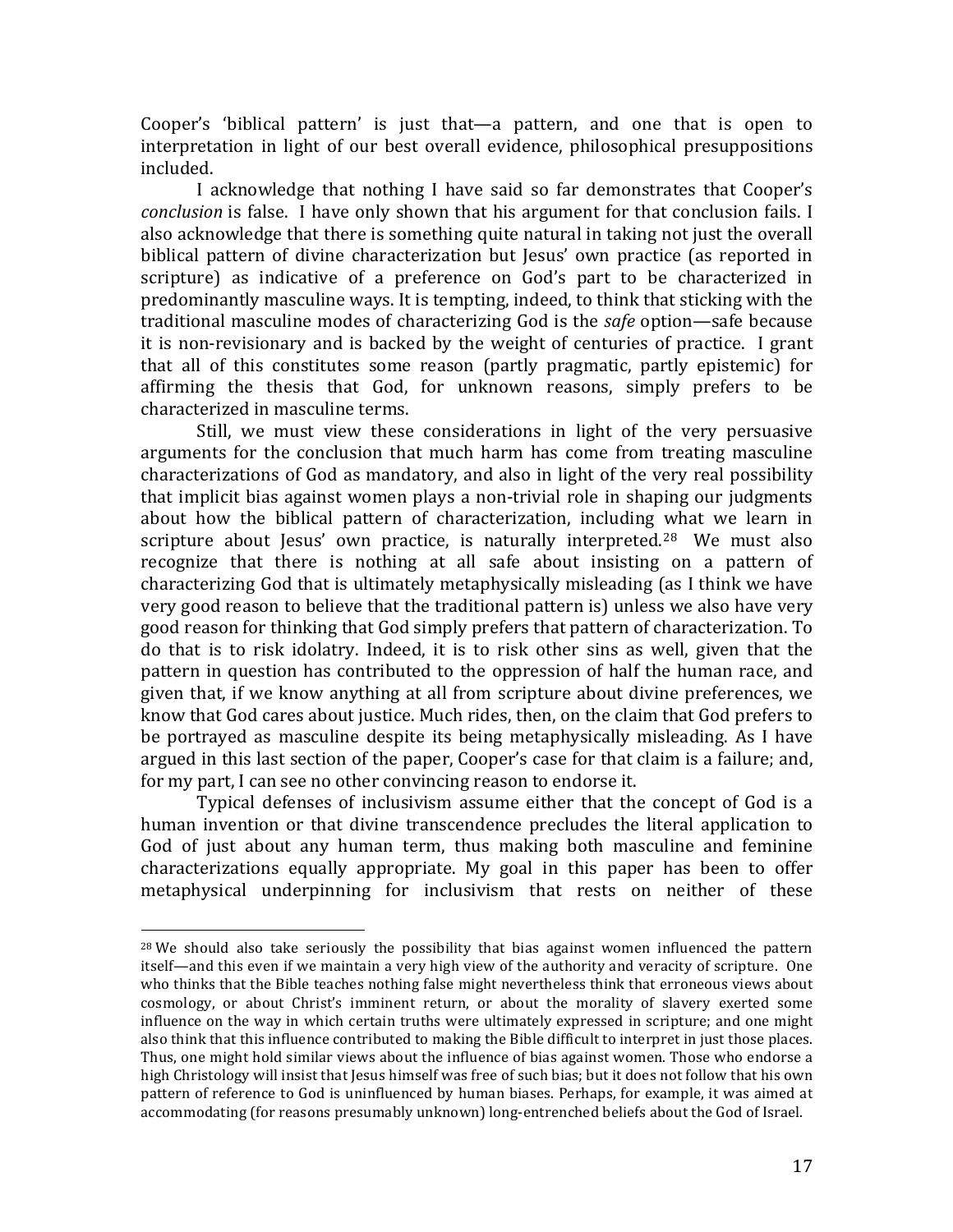assumptions, nor on controversial assumptions about the nature of gender. I have argued that if God is masculine or feminine at all, then God is equally masculine and feminine. I have also provided some reason to think that if this conclusion is true, then it is morally and liturgically appropriate to characterize God in feminine terms—the most salient reason just being that, judging from how God is portrayed in scripture, God seems to prefer not to be characterized in ways that are known to be misleading.

#### **REFERENCES**

- BUTLER, JUDITH. (1990) *Gender Trouble : Feminism and the Subversion of Identity* (New York: Routledge).
- BYNUM, CAROLINE WALKER (1982) 'Jesus as Mother and Abbot as Mother: Some Themes in Twelfth-Century Cistercian Writing,' in *Jesus as Mother: Studies in the Spirituality of the High Middle Ages* (Berkeley: University of California Press),  $110 - 169$ .
- CARR, ANNE (1988) *Transforming Grace : Christian Tradition and Women's Experience* (San Francisco: Harper & Row).
- CHODOROW, NANCY (1978) *The Reproduction of Mothering Psychoanalysis and the Sociology of Gender* (Berkeley: University of California Press).
- COAKLEY, SARAH (2013) *God, Sexuality, and the Self: An Essay "On the Trinity"* (Cambridge: Cambridge University Press).
- CONGAR, YVES (1983) *I Believe in the Holy Spirit, Vol. III: River of Life Flows in the East* and in the West, trans. David Smith (New York: Seabury Press).
- COOPER, JOHN W. (1998) Our Father in Heaven *:* Christian Faith and Inclusive Language *for God* (Grand Rapids, MI: Baker Books).
- DALY, MARY (1986) *The Church and the Second Sex* (Boston: Beacon Press)
- ⎯⎯ (1973) *Beyond God the Father: Toward a Philosophy of Women's Liberation.* (Boston: Beacon Press).
- FEE, GORDON D (1987) *The First Epistle to the Corinthians* (Grand Rapids, MI: Eerdmans).
- HAMPSON, DAPHNE (1996) *After Christianity* (Valley Forge, Pa: Trinity Press International).
- HASLANGER, SALLY (2000) 'Gender and Race: (What) Are They? (What) Do We Want Them to Be?' *Noûs* **34,** 31–55.
- HAYS, RICHARD B (1997) *First Corinthians* (Louisville, KY: John Knox Press).
- JANTZEN, GRACE (1988) *Julian of Norwich : Mystic and Theologian* (New York: Paulist Press)
- ⎯⎯ (1998) *Becoming Divine : Towards a Feminist Philosophy of Religion* (Manchester: Manchester University Press).
- JENSON, ROBERT (1992) "The Father, He...",' in A. F. Kimel (ed.) Speaking the Christian *God: The Holly Trinity and the Challenge of Feminism* (Grand Rapids, MI: Eerdmans), 95 - 109.